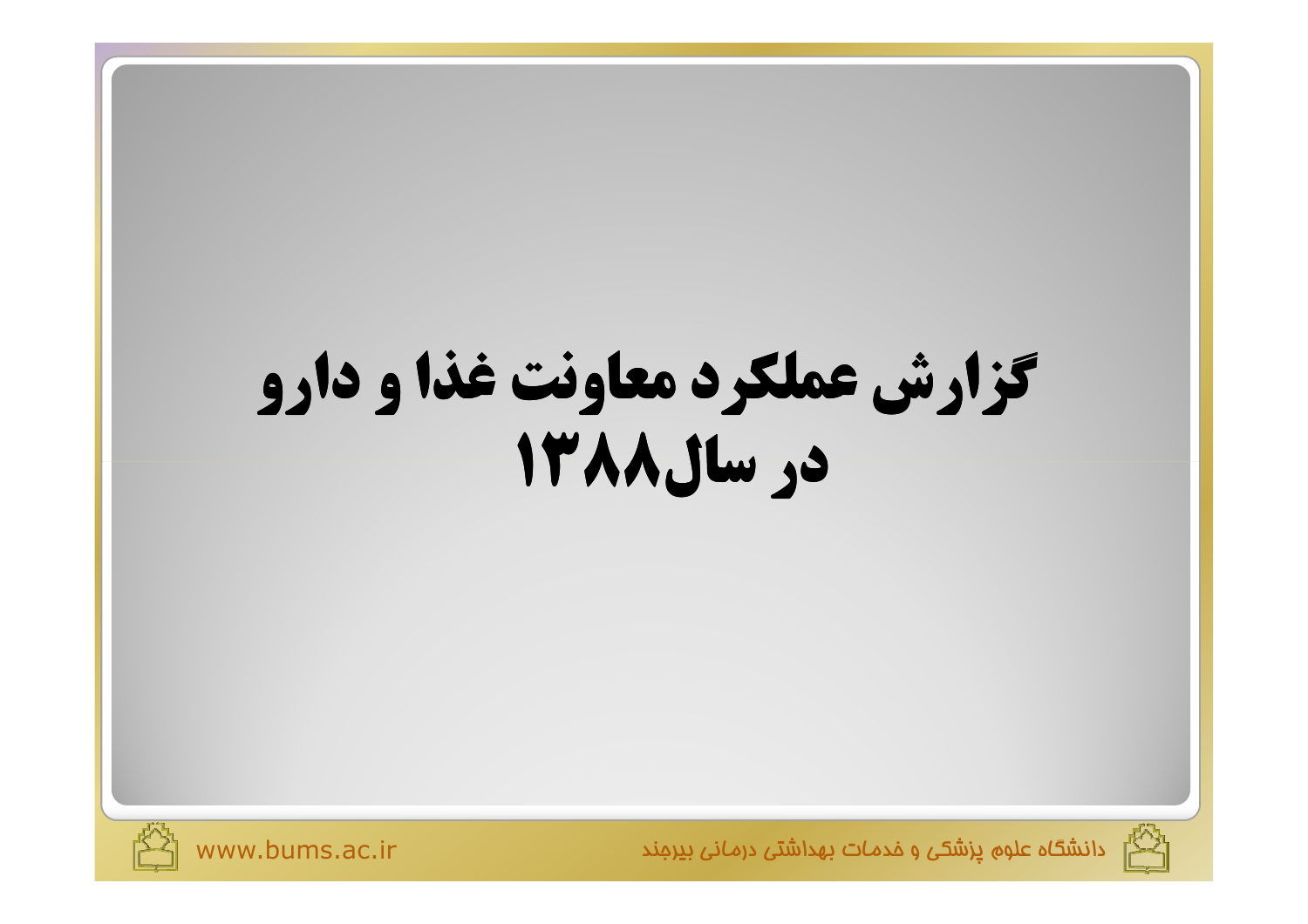## **اداره نظارت بر امور دارو و مواد مخدر**

| نتايج                                                                                                                                           | اقدامات انجام شده                                                                                                                                                                                                                                                                                                                                                                                                                                    | نوع فعالیت                          |
|-------------------------------------------------------------------------------------------------------------------------------------------------|------------------------------------------------------------------------------------------------------------------------------------------------------------------------------------------------------------------------------------------------------------------------------------------------------------------------------------------------------------------------------------------------------------------------------------------------------|-------------------------------------|
| افزایش آگاهی جامعه<br>پزشکی و عامه مردم در<br>خصوص تجويز و مصرف<br>منطقی دارو<br>بهبود شاخص تعداد اقلام<br>دارویی و تجویز آنتی بیوتیک<br>در نسخ | – تهیه ، نصب و راه اندازی نرم افزار کمیته کشوری تجویز و مصرف منطقی دارو<br>– جمع آوری و گزارش گیری از ۸۷۶۹۳۶ نسخ دارویی و ارسال نتیجه به پزشکان هر فصل<br>– برگزاری ۶ جلسه کمیته تجویز و مصرف منطقی دارو دانشگاه<br>شرکت فعال در جشنواره کشوری کودک و تجویز منطقی دارو و ارائه آثار دانش آموزان<br>و کسب جوایز توسط دانش آموزان استان<br>-شرکت معاون غذا و دارو در برنامه تلویزیونی سفره قندی (۲ساعت) با موضوع مصرف<br>منطقی دارو                    | تجويز و مصرف<br>منطقی دارو<br>(RUD) |
| افزایش میزان گزارش دهی<br>كارت هاى عوارض<br>ناخواسته دارویی و جمع آوری<br>۲۰ مورد                                                               | تهیه و توزیع ۱عنوان کتابچه مربوط به عوارض ناخواسته دارویی ، جعبه جمع آوری کارتهای<br>زرد رنگ ADR، به همراه خودکار جهت مرکز ADR هر کدام ۵۰۰ عدد ، ۹ مورد درج<br>شعار و پیام در روزنامه ها و مصاحبه با رادیو تلویزیون در ۳ برنامه<br>توزیع جعبه های ADR در مطب های خصوصی و  داروخانه ها و بیمارستانها  ۵۰۰ عدد<br>١٨٤مراجعه حضوری به مطب ها جهت ترغيب پزشکان به گزارش دهی عوارض ناخواسته<br>بروز رسانی دسترسی به آخرین اطلاعیه های ADR در سایت دانشگاه | عوارض ناخواسته<br>دارویی<br>(ADR)   |



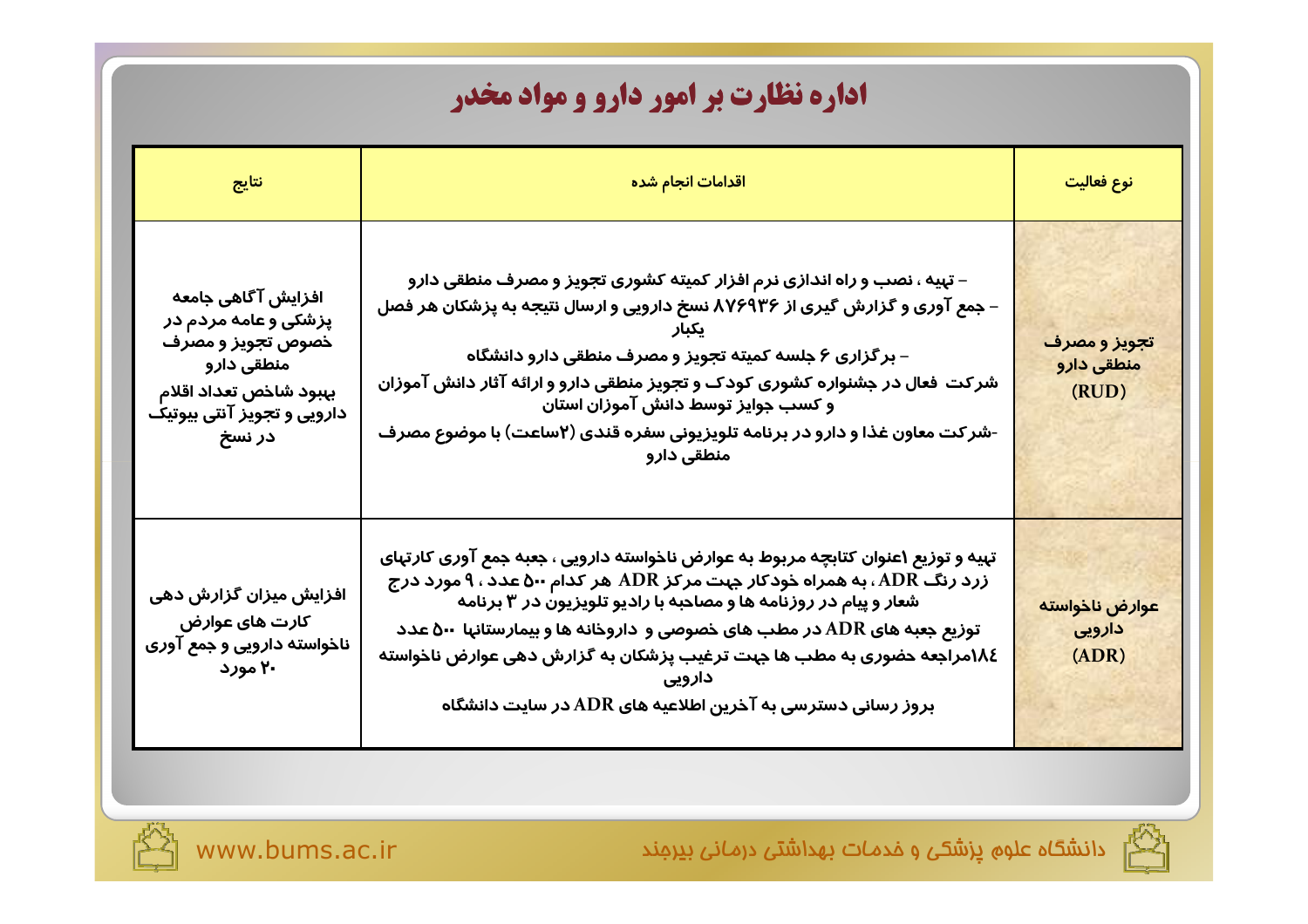## **اداره نظارت بر امور دارو و مواد مخدر**

| نتايج                                                           | اقدامات انجام شده                                                                                                                                                                                                                                                                                                                                                                                                                                                                                                                                                                               | نوع فعاليت                                  |
|-----------------------------------------------------------------|-------------------------------------------------------------------------------------------------------------------------------------------------------------------------------------------------------------------------------------------------------------------------------------------------------------------------------------------------------------------------------------------------------------------------------------------------------------------------------------------------------------------------------------------------------------------------------------------------|---------------------------------------------|
| افزایش ارائه خدمات<br>از طریق سامانه ۹۶٤۶- به<br>تعداد ۳۶۷ مورد | معرفی مرکز از طریق کارت ویزیت به تعداد ۱۰۰۰۰ (ده هزار عدد)<br>معرفی مرکز از طریق جراید و روزنامه های م <del>ح</del> لی<br>معرفی مرکز از طریق ارسال  SMS به تعداد ۱۰۰۰۰۰۰( یکصد هزار عدد)<br>معرفی مرکز از طریق تہیه و توزیع پمفلت به مناسبت های مختلف (ایام نوروز، ماه<br>رمضان ، )<br>بر گزاری سمینار مسمومیت ها ویژه گروه پزشکی<br>شر کت فعال در نمایشگاه اوقات فراغت تیرماه و توزیع پمفلت                                                                                                                                                                                                    |                                             |
| افزایش آگاهی جامعه در<br>خصوص پیشگیری از<br>مسمومیت ها          | بر گزاری هفته پیشگیری از مسمومیت ها شامل :<br>بر گزاری مسابقه نقاشی در هفته پیشگیری از مسمومیتها<br>تهیه و توزیع ۲ عنوان پوستر و ۱ عنوان پمفلت به تعداد ۵۰۰عدد<br>۲ مورد مصاحبه رادیویی کار شناسان حوزه در هفته پیشگیری از مسمومیتها<br>چاپ عناوین <i>ر</i> وزهای هفته سلامت د <i>ر ر</i> وزنامه م <del>ح</del> لی<br>درج شعارهای هفته مسمومیت ها در سربرگ نامه های اداری و سایت دانشگاه<br>اعلام هفته مسموميت ها در اخبار محلي سيما<br>زیرنویس تلویزیونی شعارهای هفته پیشگیری از مسمومیتها و پخش نشان آگهی معرفی<br>مركز اطلاع رسانى<br>تهیه استند و پلاکارد به تعداد ۷ عدد به مناسبت این هفته | مركز اطلاع رسانى<br>داروها و سموم<br>(DPIC) |
| افزایش آگاهی جامعه<br>پزشکی و عامه مردم                         | برگزاری ۲ مورد سمینار آموزشی مداوم جهت داروسازان و ۳ مورد سمینار برای کلیه<br>گروههای پزشکی<br>بر گزاری ٤ برنامه دارای امتیاز باز آموزی<br>تهیه و توزیع ۶ عنوان پمفلت ، ۲ مورد پوستر ،<br>چاپ متون آموزشی در جراید و روزنامه های م <del>ح</del> لی                                                                                                                                                                                                                                                                                                                                              | آموزشی                                      |



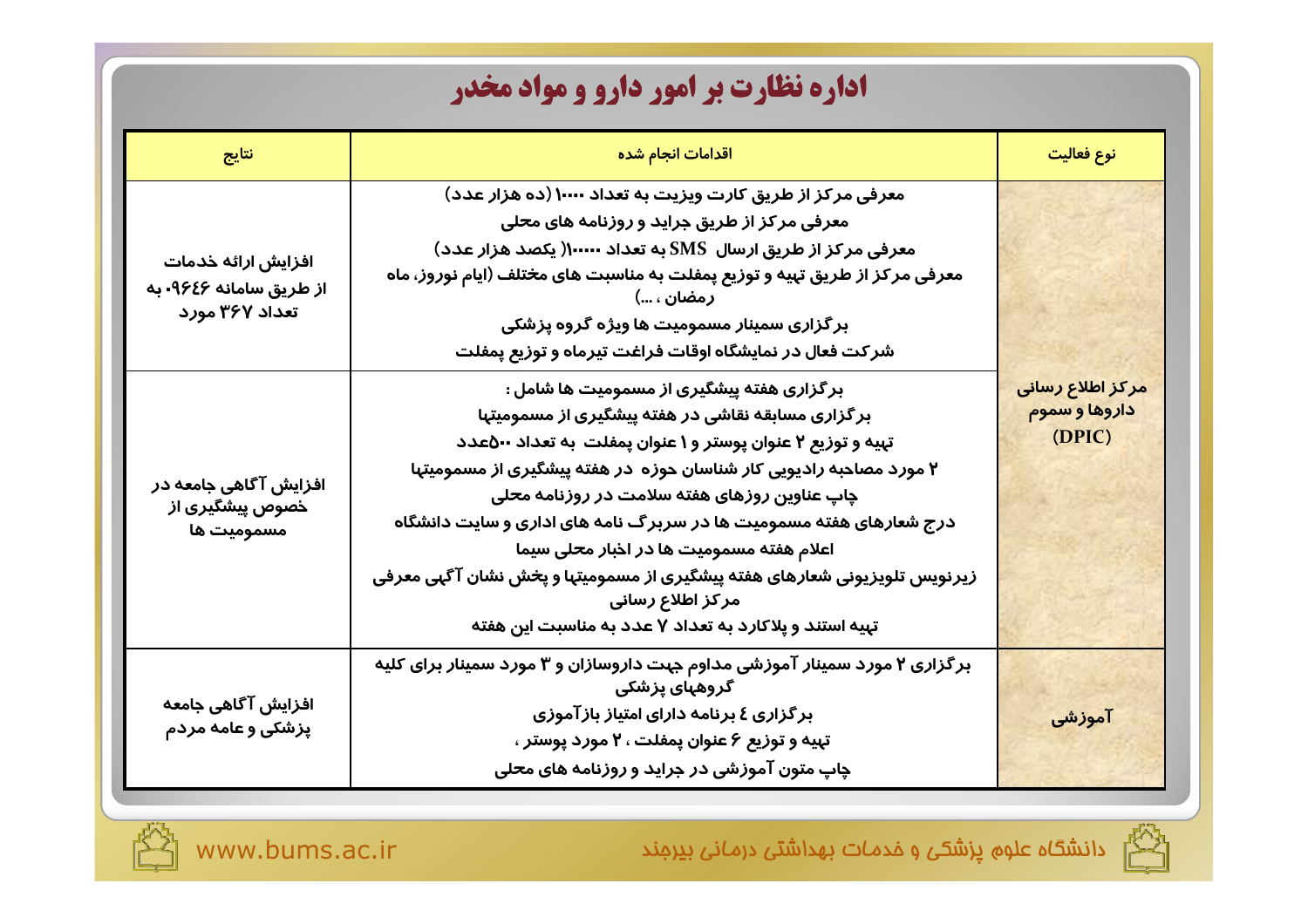## **اداره نظارت براموردارو و مواد مخدر**

| نتايج                                                                                                                                                                                                                                                                                     | اقدامات                                                                                                                                                                                                                                                                                                                   | نوع فعاليت         |
|-------------------------------------------------------------------------------------------------------------------------------------------------------------------------------------------------------------------------------------------------------------------------------------------|---------------------------------------------------------------------------------------------------------------------------------------------------------------------------------------------------------------------------------------------------------------------------------------------------------------------------|--------------------|
| رتبه بندی داروخانه های بر اساس معیارهای اداره کل<br>دارو و نمره کسب شده<br>ثبت نام متقاضی تاسیس داروخانه شبانه روزی در شهر<br>فردوس<br>اصلاح فرایند و ثبت اطلاعات امور داروخانه ها در نرم<br>افزار مربوطه<br>کاهش چشمگیر تخلفات داروخانه ها<br>معرفی واحد به دادگاه                       | – آغاز ارزشیابی عملکرد داروخانه ها<br>اطلاع رسانی در خصوص مناطق مورد نیاز تاسیس<br>داروخانه به تمام دانشگاهها<br>– خرید نرم افزار اتوماسیون امور داروخانه ها<br>بازرسی از داروخانه ها به تعداد ۱۸۱ مورد<br>معرفی داروخانه های متخلف به کمیسیون های مربوطه<br>۱۱ مورد<br>بازرسی از مراکز غیر مجاز عرضه دارو به تعداد ۶مورد | امور داروخانه ها   |
| جلوگیری از کمبود دا <i>ر</i> ویی در ب <del>ح</del> ران شیوع آنفلوانزا در<br>سال ۸۸<br>کمک به ساماندهی ترافیک<br>– محدودیت دسترسی به داروهایی که دچار سوء<br>مصرف می شوند مانند ترامادول ، دیفنوکسیلات و آنتی<br>هيستامين<br>– بهبود و تذکرات لازم جهت استاندارد نمودن شرایط<br>توزيع دارو | – بر گزاری دو جلسه تدارک و توزیع دارو برای اولین بار<br>در استان<br>نظارت دقیق و سهمیه بندی داروهای تحت کنترل –<br>بازرسی از شرکتهای توزیع دارو خارج از استان ۱۰ مورد<br>برای اولین بار                                                                                                                                   | تدارک و توزیع دارو |



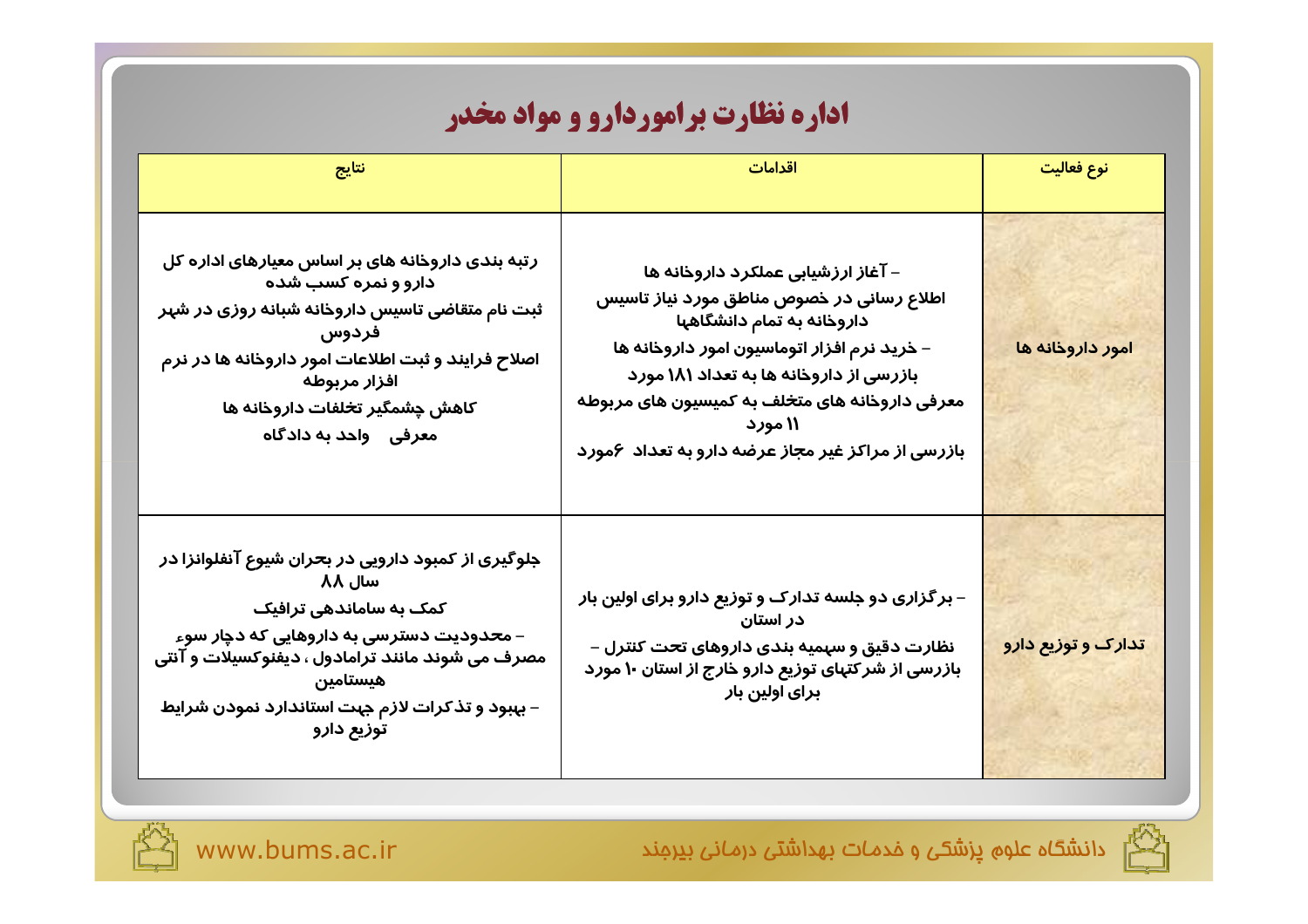| <b>اداره نظارت بر مواد غذایی و بهداشتی</b>                                                                          |                                                                                                                                                                                                                                               |                                |  |
|---------------------------------------------------------------------------------------------------------------------|-----------------------------------------------------------------------------------------------------------------------------------------------------------------------------------------------------------------------------------------------|--------------------------------|--|
| نتايج                                                                                                               | اقدامات                                                                                                                                                                                                                                       | نوع فعاليت                     |  |
| معرفی ۹واحد تولیدی به کمیسیون ماده ۱۱<br>معدومی و تغییر کاربری کالا ۸ مورد                                          | ۳۹۳ مورد بازرسی و کنترل واحدهای تولیدی مواد غذایی                                                                                                                                                                                             |                                |  |
| بازرسی و آموزش در خصوص اخذ شناسه<br>نظارت کارگاهی به ۶۳مورد                                                         | شناسایی کارگاه های تولیدی مشمول اخذ شناسه نظارت                                                                                                                                                                                               |                                |  |
| ترخیص میزان ۱۵۶۲تن محموله کنجد زیره<br>شاهدانه ومیزان ۳۹۹۸ تن برنج                                                  | بازرسی و نمونه برداری از محموله های مواد غذایی در<br>گمرک ، و بازارچه های مرزی استان به تعداد ٤۶ مورد                                                                                                                                         | فعالیت های نظارتی              |  |
| تعداد ۲۶ واحد تولیدی مورد ارزیابی قرار گرفتند<br>معرفی و اهداء لوح به ٤ واحد تولیدی برتر استان                      | ارزیابی و سطح بندی واحدهای تولیدی صنایع غذایی استان                                                                                                                                                                                           |                                |  |
| افزایش و ارتقاء آگاهی عامه مردم مسئولین فنی<br>، مدیران کارخان <del>ج</del> ات و<br>کارشناسان اداره غذا و آزمایشگاه | برگزاری تعداد ۲ کارگاه و جلسه آموزشی<br>بر <i>گ</i> زا <i>ر</i> ی همایش ایمنی غذا<br>تہیه ٤ پمفلت و یک پوستر<br>ارائه ٤ برنامه آموزشی از تلویزیون<br>۲ مورد درج اطلاعیه بهداشتی در روزنامه های محلی<br>۶۹٤ نفر ساعت آموزش مسئول فنی کارخانجات | <mark>برنامه های آموزشی</mark> |  |
| صدور تعداد ۱۲۷ پروانه تاسیس ، بهره برداری<br>مسئول فنی و ساخت مربوط به واحد های تولیدی                              | بر گزاری ۲۰ کمیته فنی صدور پروانه های بهداشتی                                                                                                                                                                                                 | صدور پروانه های<br>بهداشتی     |  |



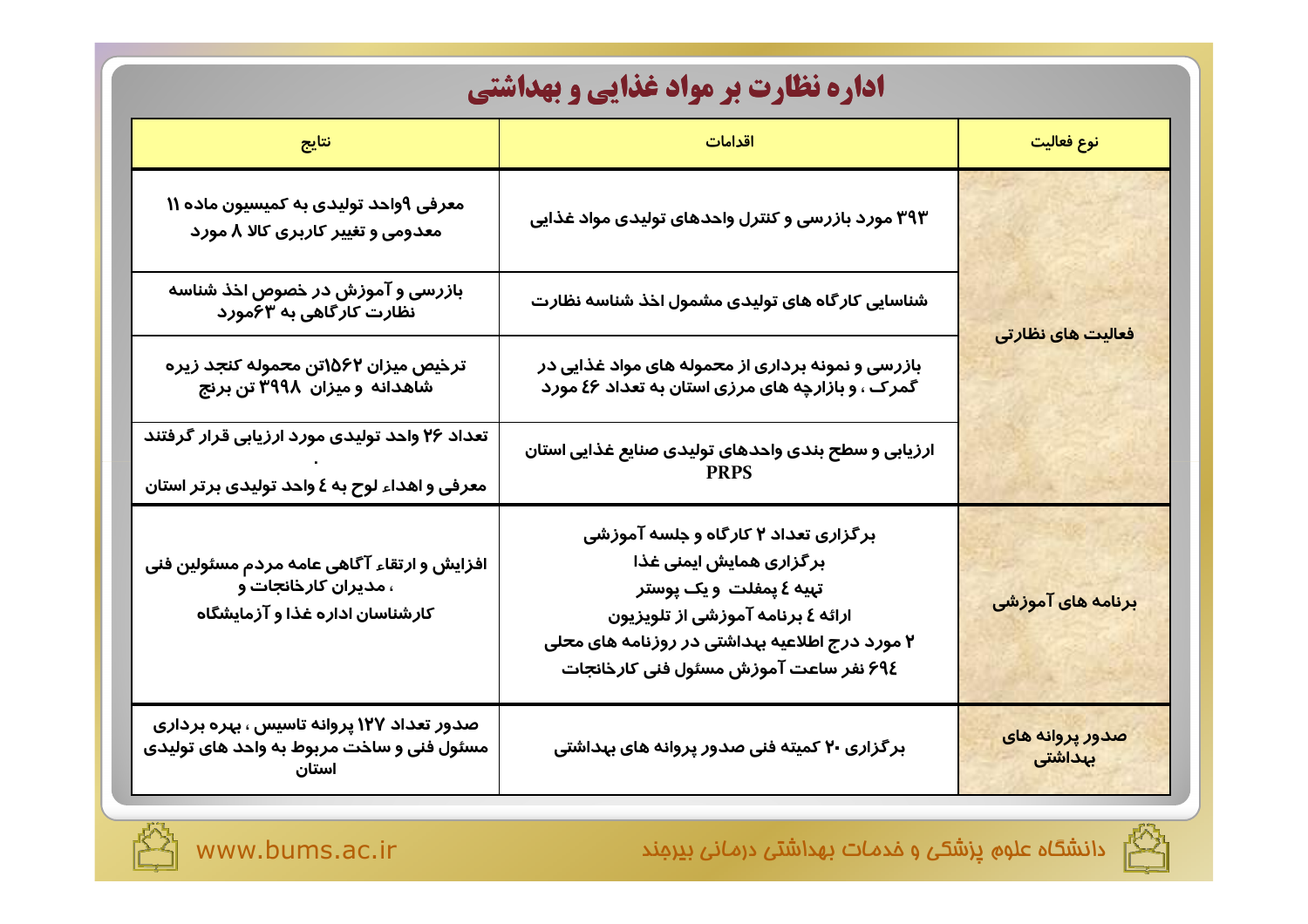| نتيجه                                                                                             | اقدامات                                                                                                                                                            | نوع فعالیت                                                        |
|---------------------------------------------------------------------------------------------------|--------------------------------------------------------------------------------------------------------------------------------------------------------------------|-------------------------------------------------------------------|
| مکاتبات لازم در خصوص ۳۰ مورد<br>نمونه غیر قابل قبول ، با دانشگاه های<br>ناظر بر تولید این محصولات | برگزاری ۲ جلسه کمیته هماهنگی PMS<br>نمونه برداری از دو برند از محصولات همبرگر ۳۰٪ گوشت ، شیر ،<br>دوغ ، شیرینی تر ، پوشک بچه به تعداد ٤٨ مورد                      | <b>PMS</b><br>ارزیابی و کنترل مواد غذایی و<br>بهداشتی در سطح عرضه |
| پایش غنی سازی کارخانجات ارد استان                                                                 | بر گزاری یک جلسه کمیته غنی سازی آرد<br>۷۲ مو <i>ر</i> د بازدید و ٤٤انمونه بردا <i>ر</i> ی از ۳ کارخانه آرد                                                         | غنی سازی آرد<br>با آهن و اسید فولیک                               |
| ۱ کارخانه درجه یک<br>۲ کارخانه درجه دو                                                            | ۶ مورد بازرسی با همکاری اداره غله ، خدمات بازرگانی و اداره<br>صنايع                                                                                                | درجه بندی کارخانجات آرد<br>استان                                  |
| ارسال نتایج ارزشیابی به شبکه ها                                                                   | ۷ واحد نظارت بر مواد غذایی استان طی چک لیست های مورد<br>نظر مورد ارزیابی قرار گرفتند                                                                               | ارزيابي واحدهاي نظارت<br>شبكه ها                                  |
| ثبت ۲۸ مو <i>ر</i> د شکایات از طریق این<br>سامانه                                                 | تجهیز و راه اندازی مرکز<br>اتصال به سامانه ۹۶٤۶-<br>معرفی مرکز از طریق جراید و روزنامه های محلی ۳ مورد<br>معرفی مرکز از طریق ارسال پیام کوتاه به تعداد ۱۰۰۰۰۰ هزار | مركز اطلاع رسانى غذا                                              |



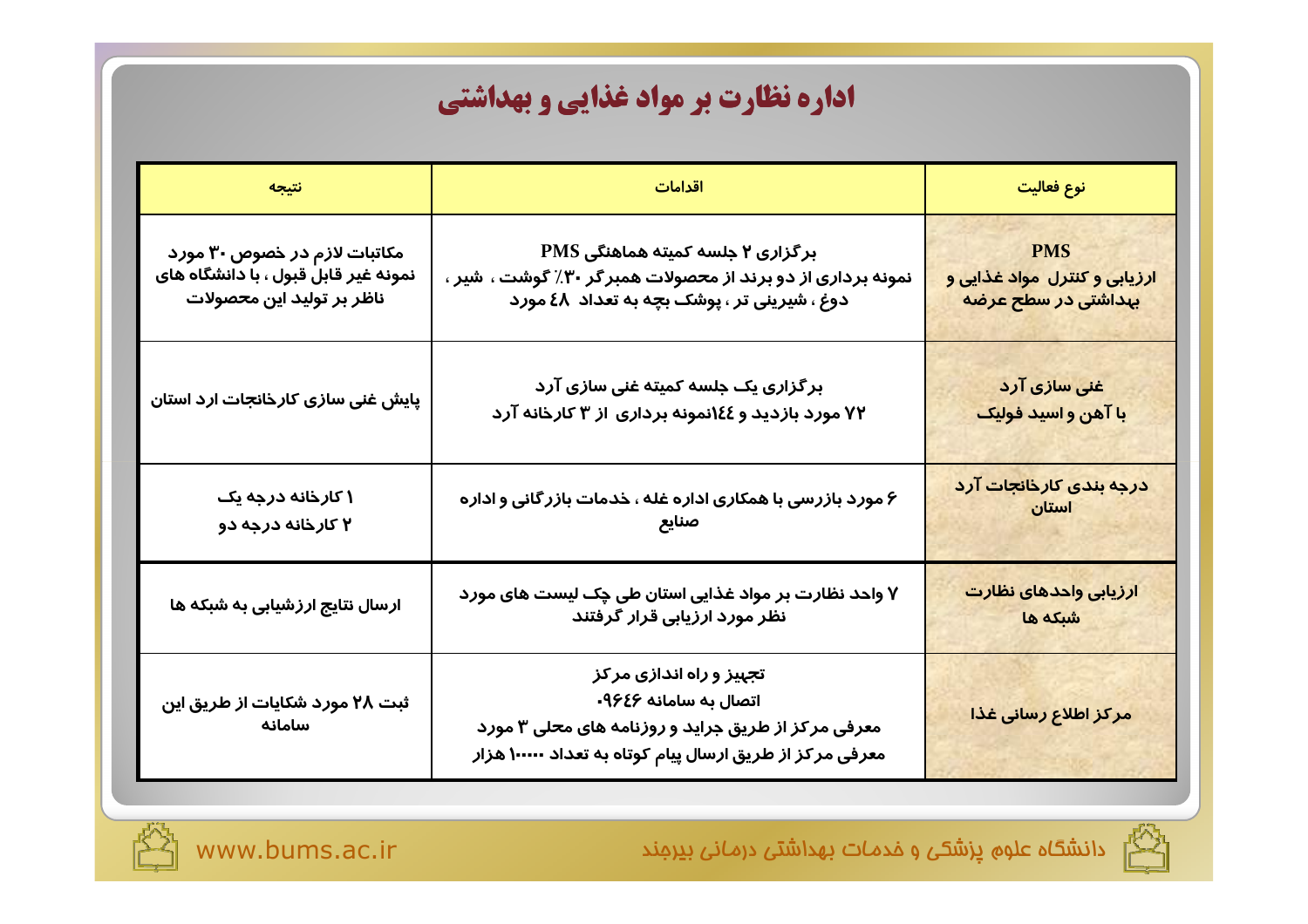## آزمایشگاه کنترل مواد غذایی و بهداشتی

| نتيجه                                                                                                | اقدامات                                                                                                       | نوع فعالیت                                            |
|------------------------------------------------------------------------------------------------------|---------------------------------------------------------------------------------------------------------------|-------------------------------------------------------|
| ميزان پيشرفت ٩٠٪<br>میزان پیشرفت ۱۰۰ ٪<br>میزان پیشرفت ۷۰٪<br>میزان پیشرفت ۱۰۰٪<br>میزان پیشرفت ۱۰۰٪ | كنترل كيفى زعفران<br>شیمی مواد قندی<br>بسته بندی مواد غذایی<br>عرقيات گياهي<br>میکروبی آبهای معدنی و آشامیدنی | <mark>راه اندازی ،تکمیل و تجهیز بخشهای</mark><br>جديد |
| ١٨ نمونه قابل قبول<br>۳۰ نمونه غیر قابل قبول                                                         | ۲۹۶ آزمایش<br>٤٨ نمونه :                                                                                      | <b>PMS</b>                                            |
| ١١٤نمونه قابل قبول<br>٣٠ نمونه غير قابل قبول                                                         | ١٤٤ نمونه : ٢٨٨ آزمون                                                                                         | <u>غنی سازی آرد با آهن و اسید</u><br>فوليك            |
| ۷۵ نمونه قابل قبول<br>۳۰ نمونه غیر قابل قبول                                                         | ۰۵(نمونه                                                                                                      | بررسی نمک های سطح عرضه<br>ازنظر میزان ید و درجه خلوص  |
| ۶۰نمونه قابل قبول<br>٢٤ نمونه غير قابل قبول                                                          | ۸٤ نمونه                                                                                                      | بررسی میزان پراکسید<br>درزولبياوباميه                 |
| ۲۲۸ نمونه قابل قبول<br>۷۰نمونه غیر قابل قبول                                                         | <b>۳۹۸نمونه : ۷۹۶ آزمایش</b>                                                                                  | بررسی جوش شیرین و نمک در                              |



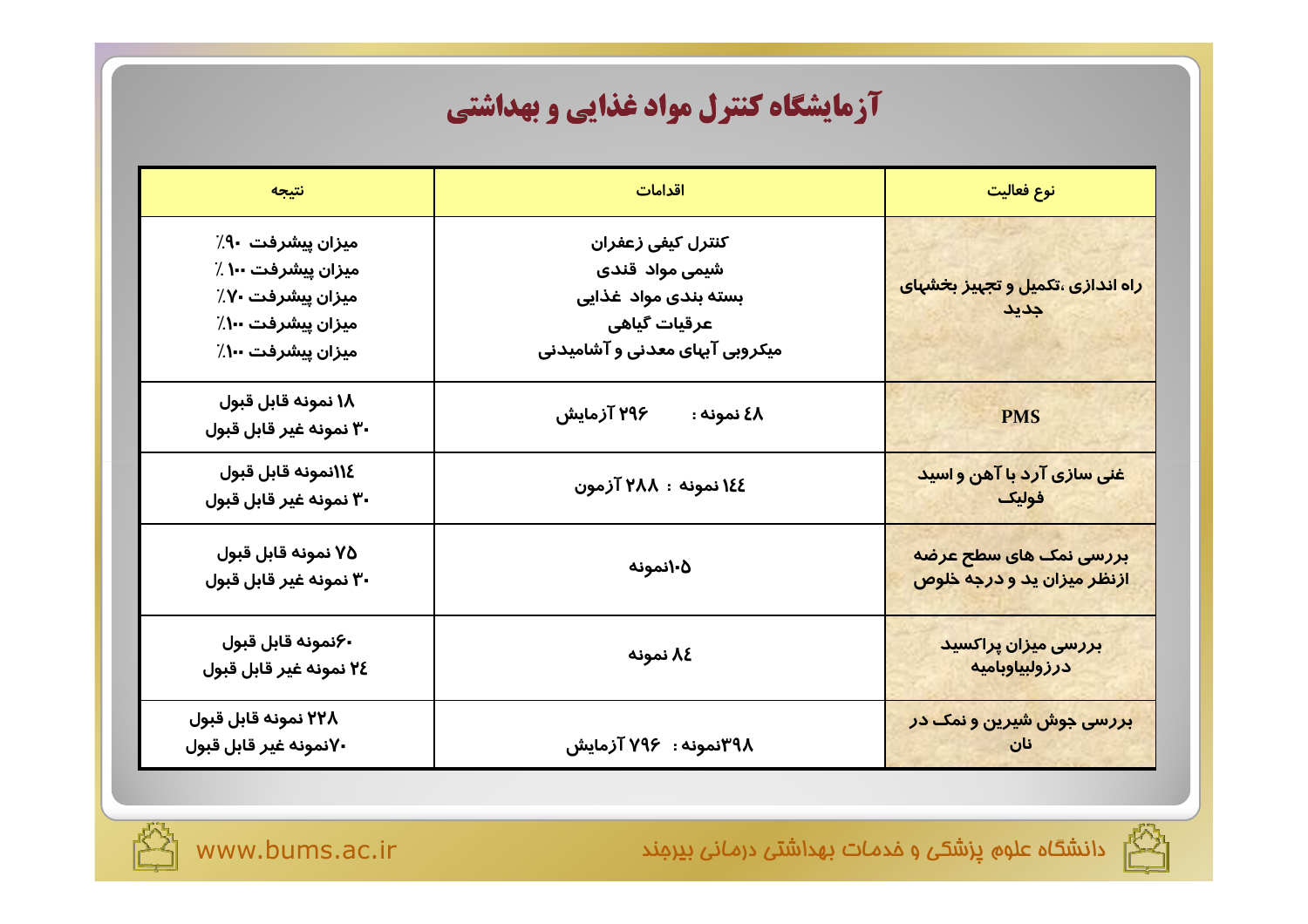## آزمایشگاه کنترل مواد غذایی و بهداشتی

| نتايج                                                                   | اقدامات انجام شده                                                                                                                   | نوع فعالیت                                       |
|-------------------------------------------------------------------------|-------------------------------------------------------------------------------------------------------------------------------------|--------------------------------------------------|
| ارتقاء آزمایشگاه های<br>كارخانجات                                       | ۲۰مورد بازدید از آزمایشگاههای کارخانجات                                                                                             | بازرسی و ارزشیابی<br>آزمایشگاه واحدهای<br>تولیدی |
| ارتقاء سطح آگاهی و<br>افزايش اطلاعات<br>كارشناسان آزمايشگاه             | معرفی کارشناسان در ۸ دوره آموزشی اداره کل و معاونتهای غذا و دارو<br>آموزش به مسئولین فنی کارخانجات مواد غذایی و بهداشتی ۷۰ نفر ساعت | برنامه آموزشی                                    |
| ارتقاء كيفيت خدمات<br>آزمایشگاهی                                        | تهیه دستورالعملهای استاندارد SOPهای جدید میم میزان ۵۰٪ به تعداد ۶۵ مورد<br>مربوط به تهیه محیط و محلول ها و روش های آنالیز دستگاهی   |                                                  |
| ۲۰٪ سیستم مدیریت<br>اجرایی گردیده است .                                 | شروع استقرار سيستم مديريت كيفيت ايزو ١٧٠٢٥                                                                                          | <mark>استاندارسازی</mark>                        |
| كاليبراسيون ٣٧ مورد<br>ازتجهيزات وافزايش<br>دقت و کاهش خطا<br>دستگاه ها | كاليبراسيون تجهيزات آزمايشگاهي                                                                                                      |                                                  |



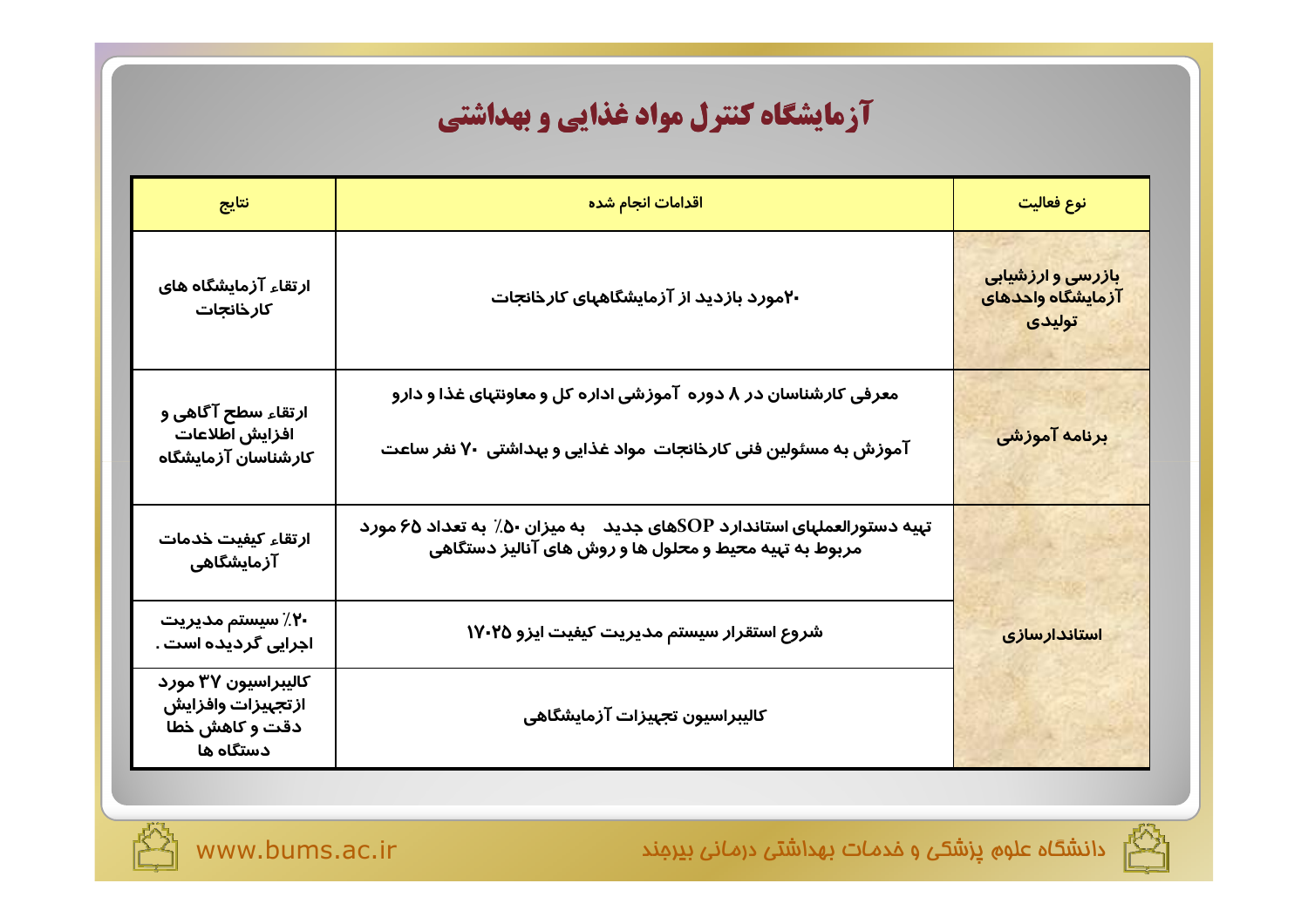# كزارش عملكرد معاونت غذا و دارو Le Palas wil PATI





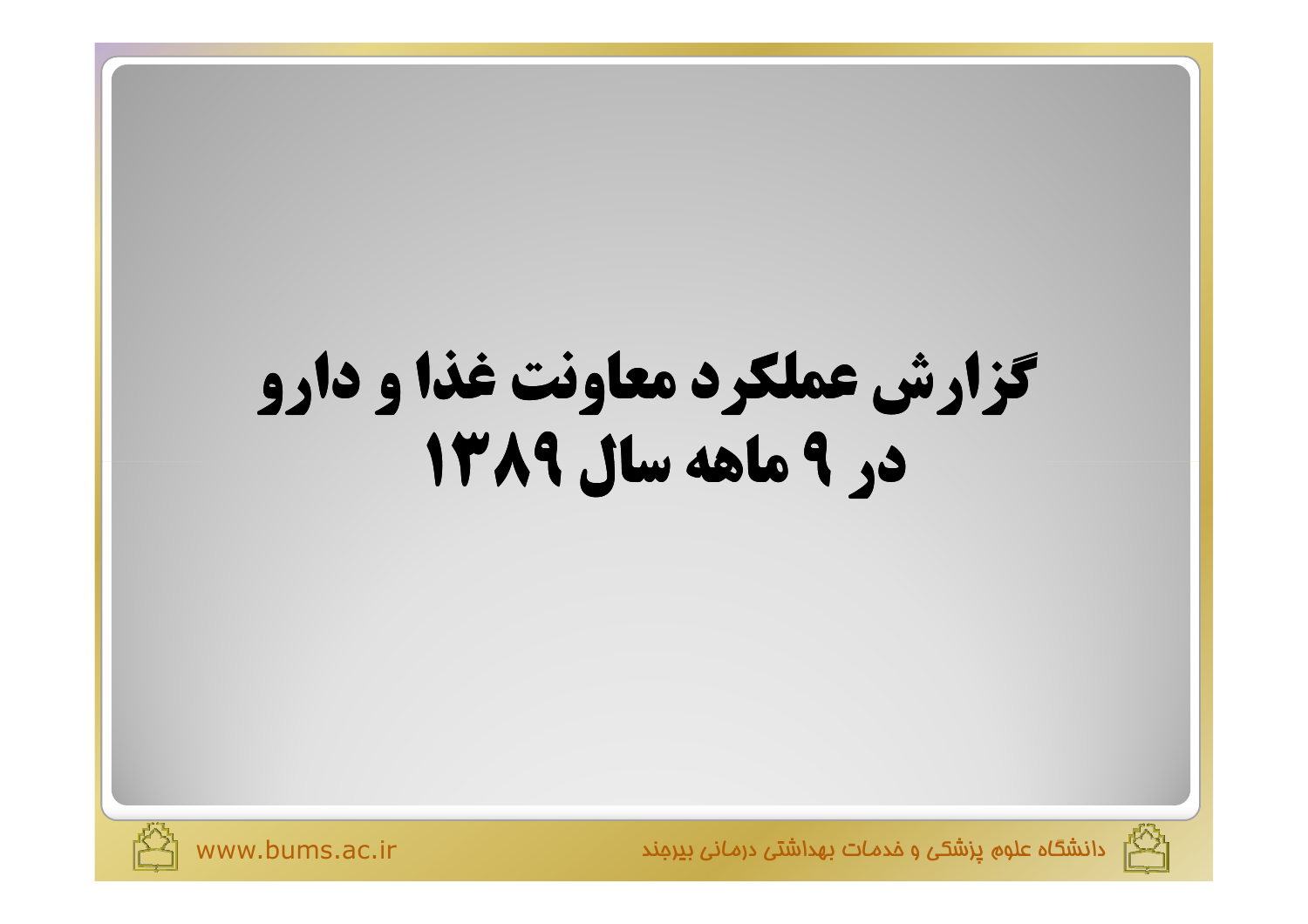## **اداره نظارت بر امور دارو و مواد مخدر**

| نتايج                                                                                                                                           | اقدامات انجام شده                                                                                                                                                                                                                                                                                                                                                                                                                                                                                | نوع فعاليت                           |
|-------------------------------------------------------------------------------------------------------------------------------------------------|--------------------------------------------------------------------------------------------------------------------------------------------------------------------------------------------------------------------------------------------------------------------------------------------------------------------------------------------------------------------------------------------------------------------------------------------------------------------------------------------------|--------------------------------------|
| افزایش آگاهی جامعه<br>پزشکی و عامه مردم در<br>خصوص تجويز و مصرف<br>منطقی دارو<br>بهبود شاخص تعداد اقلام<br>دارویی و تجویز آنتی بیوتیک<br>در نسخ | ۱– بر گزاری اولین جشنواره استانی تجویز منطقی دارو در استان<br>۲– معرفی پزشکان و داروسازان نمونه با توجه به شاخصهای کمیته تجویز و مصرف منطقی<br>دارو در جشنواره<br>۳– بررسی و پردازش ۶۶۲۲٤۶ نسخه(در ۶ ماهه اول) و ارسال بازخورد به پزشکان هر ۳ ماه<br>۱ نار<br>٤- برگزاری ۶ جلسه کمیته تجویز و مصرف منطقی دارو<br>۵– تذکر به ۶ نفر از پزشکان و دعوت حضوری از ۲ نفر<br>۶– سخنرانی کارشناسان معاونت در مدارس سطح شہر بیرجند ۶ مورد                                                                  | تجویز و مصرف<br>منطقی دارو<br>(RUD)  |
| افزایش میزان گزارش دهی<br>عوارض ناخواسته دارویی به<br>۷۰ مورد                                                                                   | ۱− چاپ سرنسخه ADR به تعداد ۱۰۰۰۰۰ عدد و توزیع بین پزشکان جهت ترغیب پزشکان به<br>گزارش دهی عوارض ناخواسته دارویی<br>۲– ۲۰۲ مورد مراجعه حضوری به مطب های خصوصی و بیمارستانها و توزیع کارت های<br>ADR و جمع آوری کارت های پر شده<br>۳- چاپ کتابچه ۱۰۲ اطلاعیه منتشر شده ADR به تعداد ۵۰۰ مجلد و توزیع بین پزشکان<br>سطح استان<br>٤– بر گزاری یک جلسه آموزشی عوارض ناخواسته دارویی در شهرستان سرایان<br>۵– ارسال اطلاعیه های منتشر شده توسط مرکز کشوری گزارش عوارض ناخواسته دارویی<br>به کادر درمانی | عوارض<br>ناخواسته<br>دارویی<br>(ADR) |

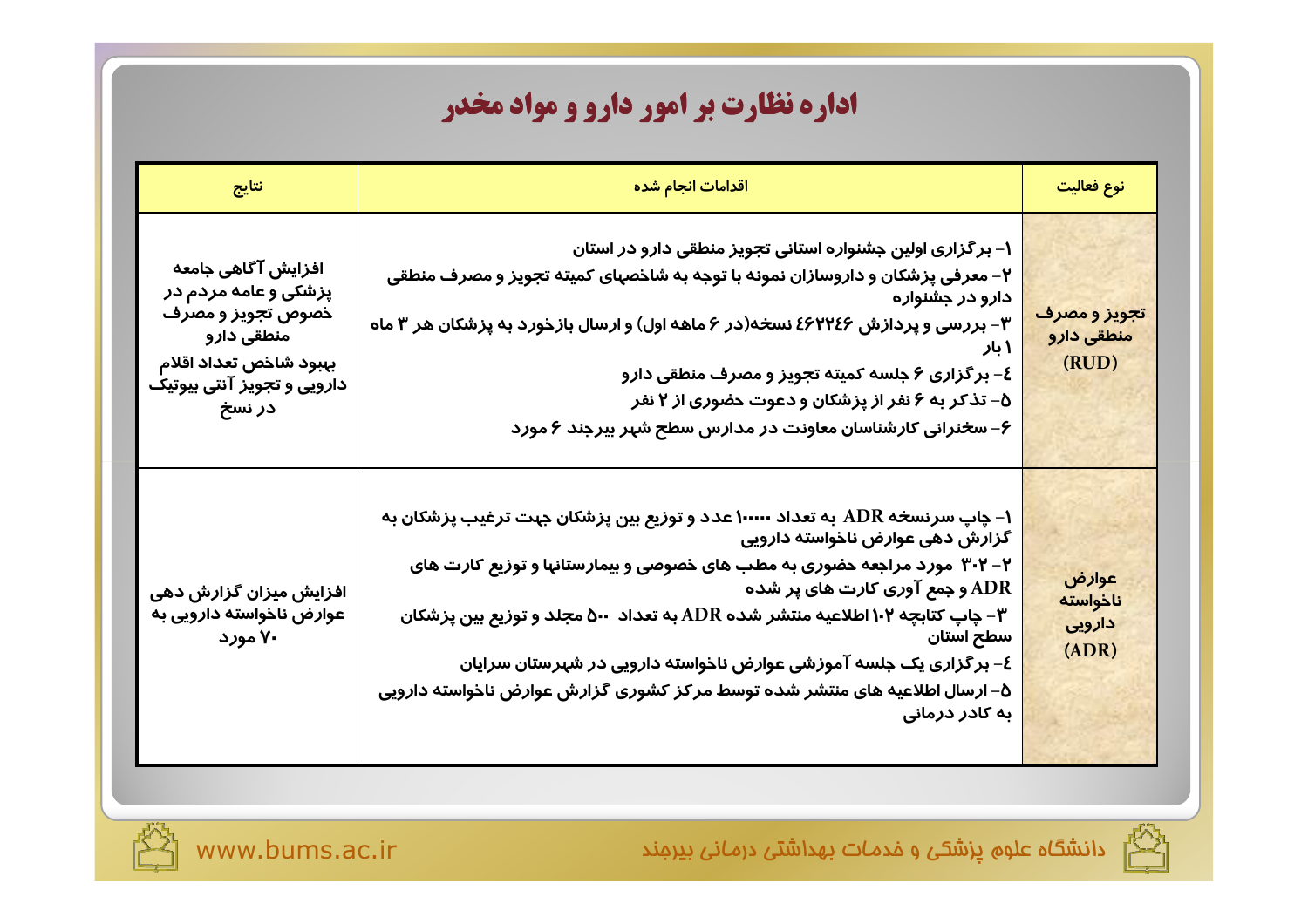## **اداره نظارت بر امور دارو و مواد مخدر**

| نتايج                                                                           | اقدامات انجام شده                                                                                                                                                                                                                                                                                                                                                                                                                                                                                                                                                                        | نوع فعالیت              |
|---------------------------------------------------------------------------------|------------------------------------------------------------------------------------------------------------------------------------------------------------------------------------------------------------------------------------------------------------------------------------------------------------------------------------------------------------------------------------------------------------------------------------------------------------------------------------------------------------------------------------------------------------------------------------------|-------------------------|
| افزایش ارائه خدمات<br>از طریق سامانه ۹۶٤۶.<br>به تعداد ۹۷۳ مورد                 | ۱– پخش نشان آ گہی معرفی مر کز از سیمای محلی (۹۶٤۶-)<br>۲– چاپ و توزیع کارت ویزیت معرفی مرکز به تعداد ۶۰۰۰۰عدد<br>۳– کسب مجوز فعالیت در مرکز اطلاع رسانی داروها و سموم از مرکز کشوری<br>٤– معرفی مرکز و شماره تلفن ۹۶٤۶-از طریق صدا و سیما و جراید استان                                                                                                                                                                                                                                                                                                                                  | مركز اطلاع رسانى        |
| افزایش آگاهی جامعه در<br>خصوص پیشگیری از<br>مسمومیت ها                          | بر گزاری هفته پیشگیری از مسمومیت ها شامل :<br>– بر گزاری مسابقه نقاشی و کتابخوانی در هفته پیشگیری از مسمومیتها<br>– مصاحبه رادیویی در هفته پیشگیری از مسمومیتها ۲ مورد<br>– توزیع پمفلت و بسته های آموزشی در همایش پیاده روی خانوادگی<br>– زیرنویس تلویزیونی شعارهای هفته پیشگیری از مسمومیتها و پخش نشان آگهی معرفی<br>مركز اطلاع رسانى                                                                                                                                                                                                                                                 | داروها و سموم<br>(DPIC) |
| افزایش آگاهی جامعه<br>پزشکی و عامه مردم در<br>خصوص دارو و<br>مسمومیت های دارویی | ۱– برگزاری ۲ عنوان سمینار مدون ویژه داروسازان و ۳ عنوان سمینار بازآموزی ویژه گروه<br>های پزشکی<br>۲– تهیه و توزیع ٤ عنوان پمفلت ، ۱۰۰ عدد  CD آموزشی ویژه مربیان بهداشت مدارس و<br>مربیان مهد کودکها ، ۲ عنوان جزوه آموزشی پیشگیری از مسمومیتها و داروهای قلب و<br>عروق ، ۲ عنوان برنامه هفتگی ویژه دانش آموزان مدارس ، ۱ عدد استند هفته پیشگیری از<br>مسمومیتها ، Y عنوان بنر ویژه جشنواره تجویز منطقی دارو، کارت ویزیت معرفی مرکز<br>اطلاع رسانی داروها و سموم ، دو عنوان کتابچه آموزشی در خصوص انبارداری دارویی و<br>پیشگیری از مسمومیتها<br>۳- چاپ متون آموزشی در جراید محلی ۳۵ مورد | آموزشی                  |



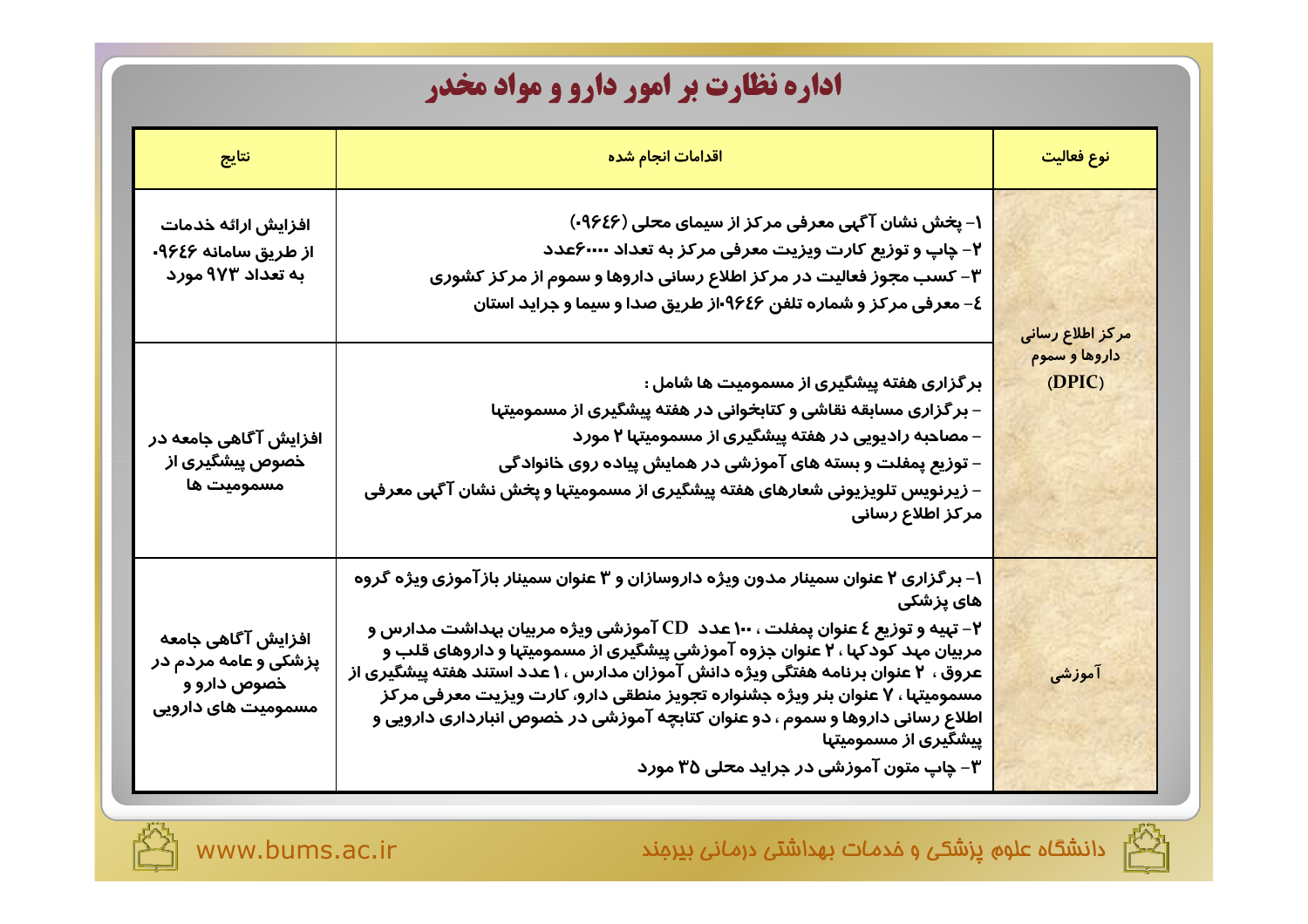# **اداره نظارت بر امور دارو ومواد مخدر**

| نتايج                                                                                                                                                                                                                                                                              | اقدامات                                                                                                                                                                                                                                                                                                                                    | عنوان فعاليت     |
|------------------------------------------------------------------------------------------------------------------------------------------------------------------------------------------------------------------------------------------------------------------------------------|--------------------------------------------------------------------------------------------------------------------------------------------------------------------------------------------------------------------------------------------------------------------------------------------------------------------------------------------|------------------|
| تاسیس داروخانه شبانه روزی در شهر فردوس<br>دو مورد انتقال سرمایه داروخانه ، دو مورد<br>تاسیس و ۳ مورد ابطال مجوز<br>معرفی ۱۰ داروخانه منتخب به اداره کل و درج در<br>سایت معاونت جہت اطلاع رسانی در خصو ص<br>تدار ک داروهای تخصصی و تک نسخه ای<br>تشويق داروخانه ها جهت ارتقاء خدمات | نیازسنجی تاسیس داروخانه در مناطق مختلف استان از طریق<br>شبكه ها<br>پیگیری اخذ تسہیلات جہت متقاضیان تاسیس داروخانه در مناطق<br>محروم از طریق هماهنگی با فرمانداریها و نهاد های دولتی<br>پیگیری جهت تخفیف مالیاتی برای داروخانه های فعال در مناطق<br>محروم استان<br>بر گزاری سه جلسه کمیسیون قانونی امور داروخانه ها<br>ارزشیابی داروخانه ها | امور داروخانه ها |
| – ارزشیابی شبکه های بهداشتی درخصوص<br>وظایف آنها در ارتباط با مسایل و مشکلات دارویی                                                                                                                                                                                                | بازرسی از شبکه های بهداشتی و درمانی ٤ مورد<br>تهیه چک لیست ارزشیابی واحدهای امور دارویی شبکه ها<br>ارسال وظایف داروسازان شاغل در شبکه ها                                                                                                                                                                                                   | امور شبکه ها     |
| – دو مورد تذکر به بیمارستانها در خصوص<br>نگهداری دارو و پیگیری جهت ارتقاء خدمات<br>دارویی بیمارستانها<br>بهبود روند مصرف ونگهداری داروهای مخدر و<br>اجرای دقیق دستورالعملها در این خصوص<br>تخصیص مبلغ ۸۲۵۳۲۹۸۲۰ ریال جہت خرید<br>داروی مخدر<br>جذب کامل سهمیه داروهای خاص استان    | ۶مو <i>ر</i> د بازدید از داروخانه های بیمارستانی و ۸ مو <i>ر</i> د بازدید<br>  ازبخش ها ی مختلف بیمارستانها<br>بازدید از محل نگهداری داروهای مخدر بیمارستانها ۷ مورد<br>برنامه ریزی تامین داروهای مخدر بیمارستانها و سایرمراکز<br>درمانی<br>برنامه ریزی جهت تامین داروهای کمیاب و خاص استان                                                | امور بیمارستانها |



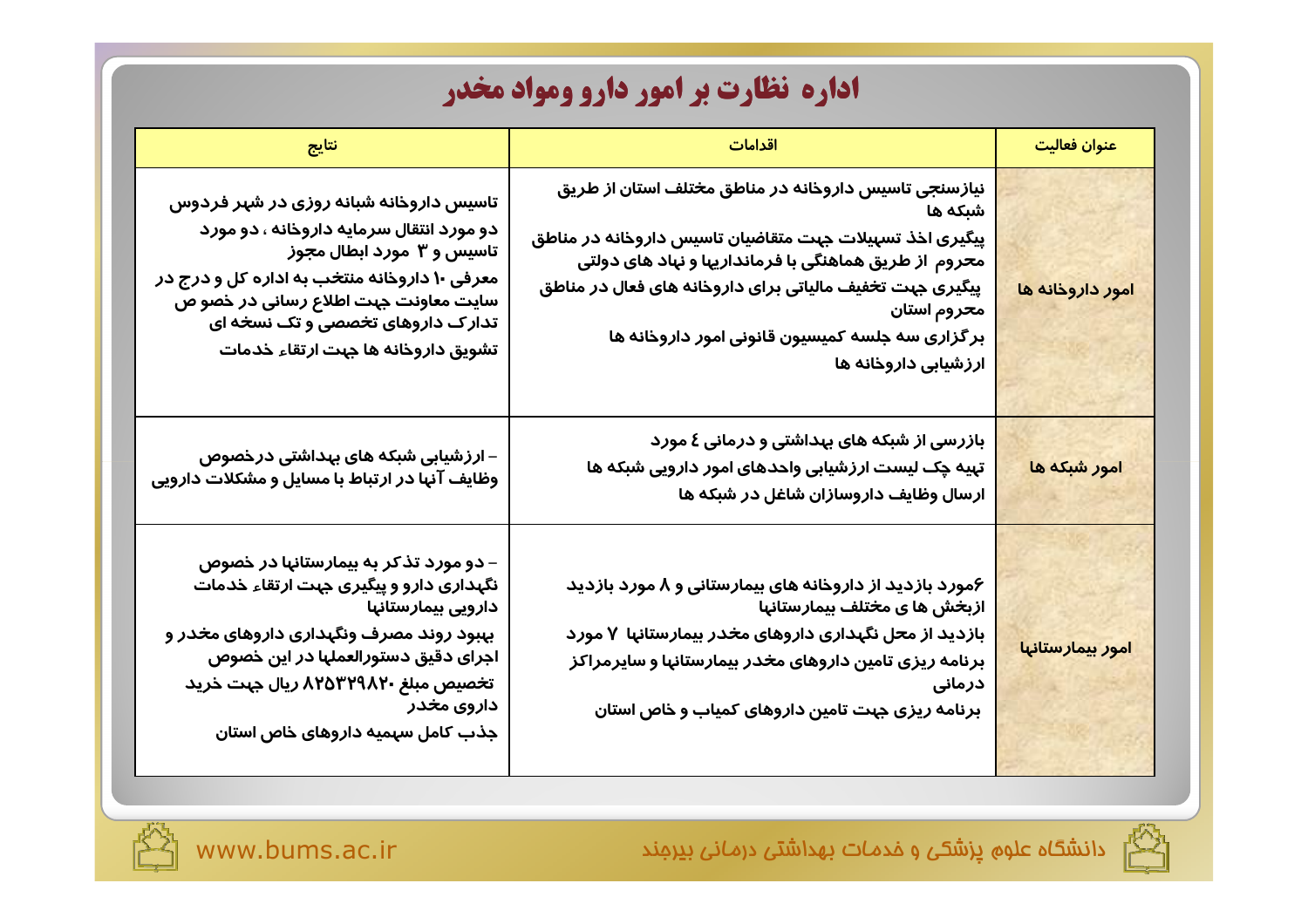| <b>اداره نظارت بر امور دارو ومواد مخدر</b>                                                                                                                                                                                                                                                                                                                                                                                                                   |                                                                                                                                                                                                                |                       |  |
|--------------------------------------------------------------------------------------------------------------------------------------------------------------------------------------------------------------------------------------------------------------------------------------------------------------------------------------------------------------------------------------------------------------------------------------------------------------|----------------------------------------------------------------------------------------------------------------------------------------------------------------------------------------------------------------|-----------------------|--|
| نتايج                                                                                                                                                                                                                                                                                                                                                                                                                                                        | اقدامات                                                                                                                                                                                                        | نوع فعالیت            |  |
| – اخذ مصوبه کارگروه اقتصادی استانداری در خصوص تخصیص<br>اعتبار به شر کتہا جہت تاسیس دپوی در استان                                                                                                                                                                                                                                                                                                                                                             | – پیگیری از طریق استانداری جہت تاسیس دپوی<br>شر کتهای توزیع دارو در استان                                                                                                                                      |                       |  |
| – انعقاد قرار داد واگذاری انبار دارویی دانشگاه به شر کت اکسیر                                                                                                                                                                                                                                                                                                                                                                                                | – پیگیری از طریق اداره کل در خصوص تاسیس<br>دپوی شر کتہای سراسری در استان                                                                                                                                       |                       |  |
| ۱ – ساماندهی توزیع دارو در استان در مواقع بحران<br>۲ – جلوگیری از توزیع دارو در مراکز غیر مجاز<br>۳ – رعایت سهمیه های دارویی داروخانه ها<br>٤ –  پیشگیری از بروز کمبودهای احتمالی<br>۵ – پیشگیری از بروز ترافیکهای درون شهری<br>۶ - ساماندهی کامیونهای حمل دارو به لحاظ رعایت زنجیره سرد<br>۷ – هماهنگی لازم ادارات مرتبط با امر تهیه و تدارک و عرضه دارو<br>۸ − ساماندهی توزیع الکل طبی در داروخانه ها<br>۹–  تامین داروهای خاص و جلوگیری کمبود های احتمالی | برگزاری جلسات ستاد توزیع داروی استان                                                                                                                                                                           | تدارک<br>و توزیع دارو |  |
| – افزایش آگاهی مسئولین دارویی شبکه ها در خصوص انبارش و<br>نگهداری دارو و رعایت دقیق دستورالعملها ی مربوطه<br>– آموزش نسخه پیچ داروخانه ها در دست پیگیری است                                                                                                                                                                                                                                                                                                  | – تدوین کتابچه استانداردهای انباردارویی و ارسال<br>آن به شبکه های بهداشتی درمانی<br>– هماهنگی با سازمان آموزش فنی و حرفه ای در<br>خصوص برگزاری دوره های آموزشی ویژه نسخه<br>پیچ های داروخانه های دولتی و خصوصی | فعالیت آموزشی         |  |



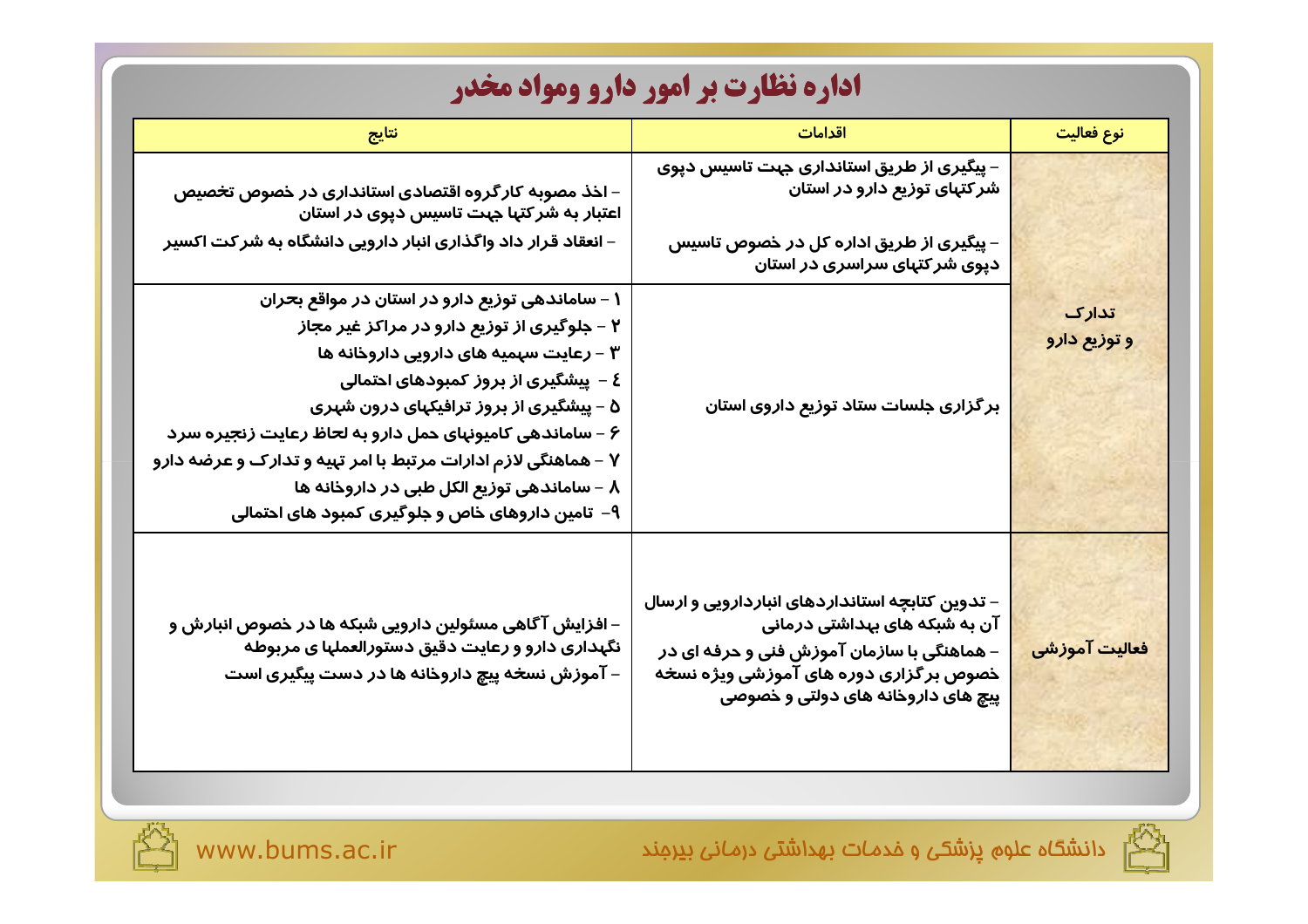## اداره نظارت بر امور دارو ومواد مخدر

| ُنتايج                                                                                                                                                                                                     | اقدامات                                                                                                                                                                                                                                                                                                                                                | نوع فعالیت                |
|------------------------------------------------------------------------------------------------------------------------------------------------------------------------------------------------------------|--------------------------------------------------------------------------------------------------------------------------------------------------------------------------------------------------------------------------------------------------------------------------------------------------------------------------------------------------------|---------------------------|
| ۱ – رعایت دقیقتر ساعات فعالیت داروخانه ها<br>بالاخص داروخانه های روزانه و نیمه وقت<br>۲ – کاهش عرضه داروهای قاچاق<br>۳ – حضور فعالتر مسئول فنی در داروخانه نسبت<br>به گذشته حدود ۳۰ در صد کاهش تخلف        | بازرسی از داروخانه ها و پیگیری تخلفات داروخانه ها ۱۱٤ مورد<br>۱ – اخطار کتبی و تذکر شفاهی به داروخانه های متخلف ۷۱ مورد<br>۲ – جمع آوری داروهای خارج از فارماکوپه از داروخانه ها ۲ مورد<br>۳ – اطلاع رسانی به مردم در خصوص شناسایی داروهای قاچاق و<br>نصب تلفن شکایات دارویی در داروخانه ها ۵۵ مورد<br><b>٤− بازرسی از شرکت های توزیع دارو  λ مورد</b> | فعالیت های<br>نظارتى      |
| کشف ۸۰۰ عدد کپسول دست ساز ترک اعتیاد و<br>۲۰۰ عدد قرص متادون و ۳۰ بسته قرص های<br>تقویت کننده جنسی و ویاگرا<br>و معرفی ٤ مورد پرونده به مراجع قضایی                                                        | بازرسی مشترک با نیروی انتظامی از مراکز غیر مجاز عرضه دارو و<br>عطاری ها ۱۰ مورد<br>بازرسی مشترک با نماینده سازمان بازرگانی و نماینده استانداری از<br>داروخانه های سطح شهر ۶ مورد                                                                                                                                                                       |                           |
| –تهیه و تدارک داروهای مخدر مورد نیاز مراکز<br>درماني بر اساس آمار دقيق بيماران مصرف<br>کننده آنها<br>–ارتقاء کیفیت خدمات کلینیک های م <del>خ</del> در<br>–اطلاع از وضعیت مصرف داروهای مخدر توسط<br>بيماران | نیاز سنجی از مراکز درمانی و کلینیکهای ترک اعتیاد بصورت سالانه<br>در خصوص داروهای مخدر<br>بازرسی از کلینیک های ترک اعتیاد ۳۱ مورد<br>بازدید از بیماران صعب العلاج  ۶۵ نفر                                                                                                                                                                               | <mark>داروهای مخدر</mark> |
| کسب رتبه سوم معاونت غذا و دارو در بین سایر<br>واحدهای دانشگاه در خصوص فعالیت سایت<br>تسهیل دسترسی مشتریان به اطلاعات مورد نیاز<br>و تکریم ارباب رجوع و جلوگیری از مراجعات مکرر<br>مشتریان به ادارات مربوط  | به روز رسانی سایت اداره نظارت بر امور دارو ومواد مخدر و درج<br>فرآیندهای اخذ پروانه تاسیس و مسئول فنی داروخانه و همچنین<br>اطلاعات مربوط به داروهای ریکال کمبودهای دارویی و …                                                                                                                                                                          | وب سایت                   |

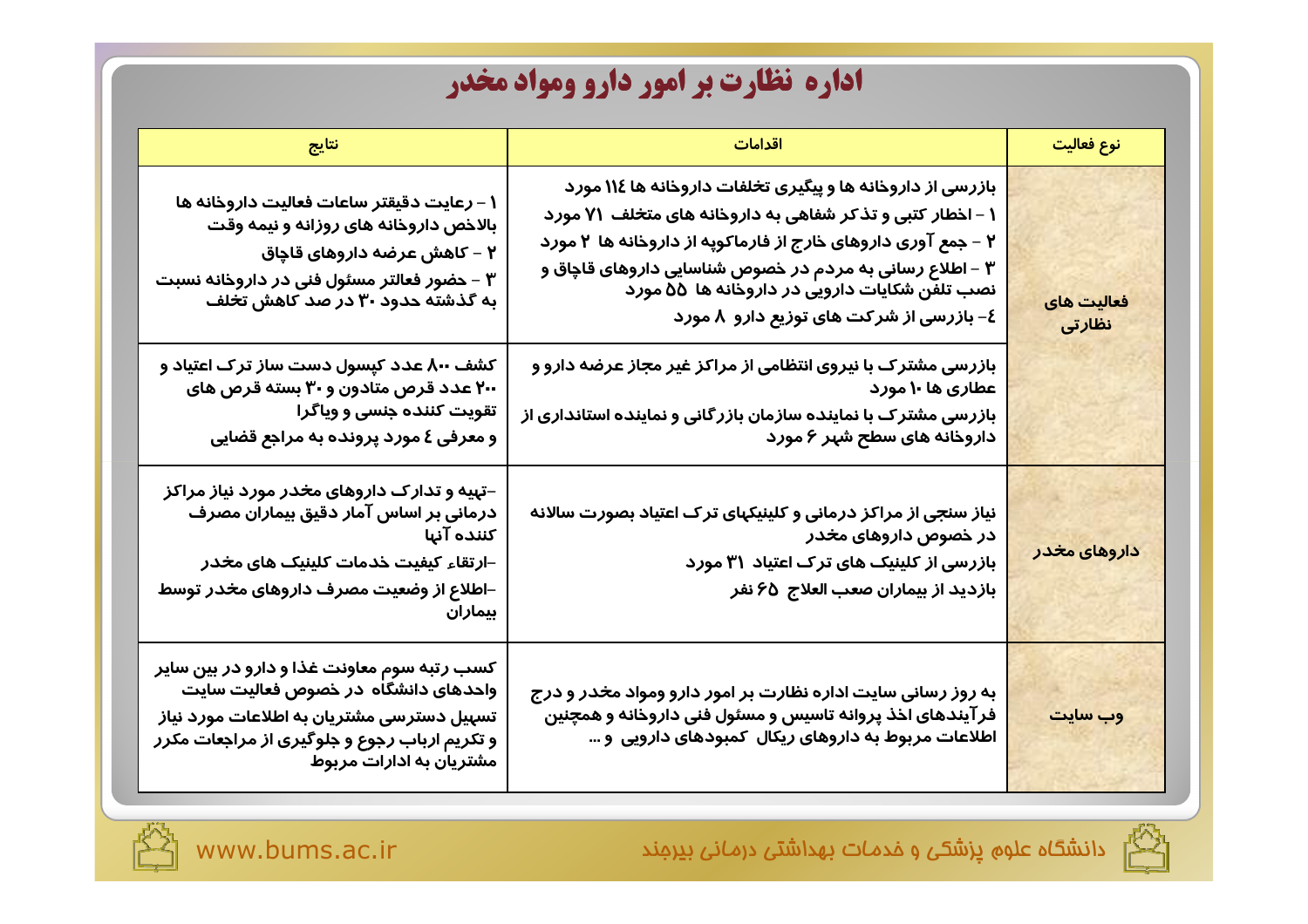| نتايج                                                      | اقدامات انجام شده                                                        | نوع فعالیت        |
|------------------------------------------------------------|--------------------------------------------------------------------------|-------------------|
| ۱۰۸ مورد صدور پروانه<br>شناسایی ۶ مورد تخلف                | ۲۵۲ مورد بازرسی از کارخانجات تولیدی<br>موادغذایی، آرایشی و بهداشتی       |                   |
| تعداد ١٤۶مورد قابل قبول<br>تعداد ۵۷ مورد غیر قابل قبول     | ۲۰۳ مورد نمونه برداری                                                    |                   |
| ۱۵ مورد تذکر کتبی                                          | ۳۵ مورد بازرسی از مراکز آرایشی و بهداشتی                                 | فعالیت های نظارتی |
| ۲ مورد صدور شناسه نظارت<br>٤ مورد اخطار کتبي به کار گاه ها | ۳۲مورد بازرسی از کارگاه های مشمول شناسه نظارت                            |                   |
| معرفی ٤ واحد تولیدی برتر استان                             | ارزشیابی ۲۶ کارخانه تولیدی مواد غذایی<br>(PRPS)                          |                   |
| ترخيص ميزان ٤٣٣ٽن محموله کنجد<br>ترخیص میزان ۲۳۶۱ تن برنج  | نمونه برداری از ۸مورد محموله کنجد<br>نمونه برداری از ۳۲ مورد محموله برنج | ترخیص مواد غذایی  |



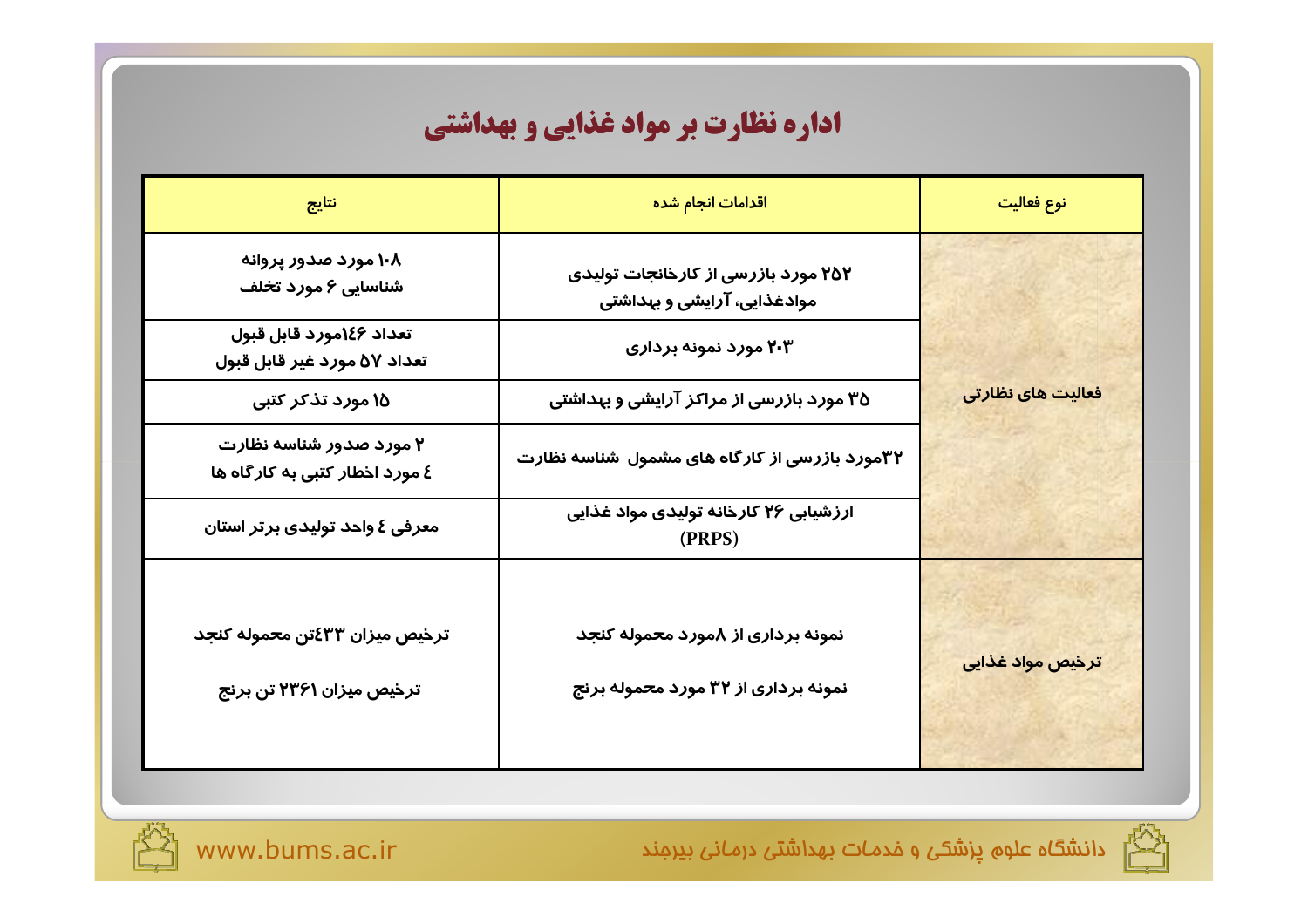| نتيجه                                                                                                       | اقدامات                                                                                                                                                                                                                                                                                            | نوع فعاليت              |  |
|-------------------------------------------------------------------------------------------------------------|----------------------------------------------------------------------------------------------------------------------------------------------------------------------------------------------------------------------------------------------------------------------------------------------------|-------------------------|--|
| ۳ مورد اعلام  نواقص به شبکه ها جهت<br>پیگیری<br>افزایش ارتقاء خدمات مربوطه در شبکه ها                       | ۶ مورد بازرسی از واحد نظارت شبکه ها                                                                                                                                                                                                                                                                | امور شبکه ها            |  |
| صدور ۱۰۸ پروانه بهداشتی                                                                                     | ۱۹ جلسه صدور پروانه بهداشتی                                                                                                                                                                                                                                                                        | صدور پروانه های بهداشتی |  |
| ثبت ۲۹ مورد شکایات<br>و ۱۲ مورد بازخورد                                                                     | معرفی تلفن ۹۶٤۶- از طریق جراید ۲ مو <i>ر</i> د<br>و توزیع کارت معرفی مرکز ۵۰۰ برگ                                                                                                                                                                                                                  |                         |  |
| افزایش و ارتقاء آگاهی عامه مردم مسئولین<br>فنی ، مدیران کارخانجات و<br>کارشناسان اداره غذا و آزمایشگاه      | ۱– برگزاری ۲ کارگاه و جلسه آموزشی<br>۲- تهیه ۵ پمفلت و ۱ کتابچه و ۲ استند<br>٤- دو برنامه آموزشي تلوزيوني<br>۵– دو مورد اطلاعیه توصیه های سلامتی ماه رمضان در<br>روزنامه های م <del>ح</del> لی<br>۶– آموزش تعداد ٤٠٠ نفر به ساعت مسئول فنی کارخانجات                                               | آموزشی                  |  |
| تسهیل فرایند درخواست پروانه های<br>بہداشتی<br>افزایش اطلاع رسانی<br>ارتقاء جایگاه معاونت در وب سایت دانشگاه | ۱– فهرست کارخانجات صنایع غذایی و بهداشتی استان<br>۲– درج مدارک و فرم های لازم جهت صدور پروانه های<br>بهداشتی و فرایند آنها<br>۳–درج جدول محصولات آرایشی و بهداشتی غیر مجاز و تقلبی<br>∆– درج مرکز اطلاع رسانی غذا<br>۶–درج دستورالعمل و چک لیست PRPS<br>۷–درج دستورالعمل ها و آیین نامه های اجرایی | وب سایت                 |  |



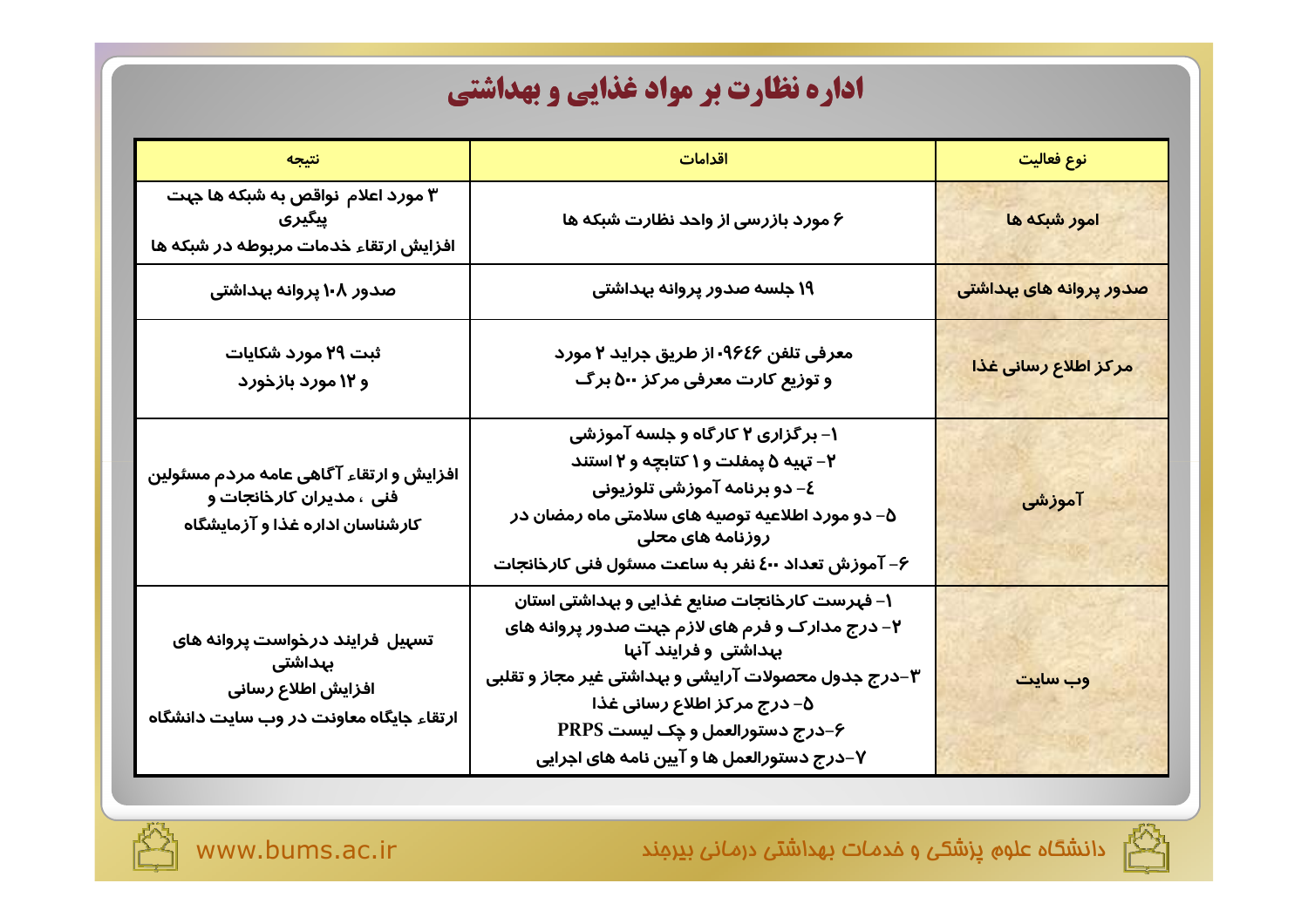| نتيجه                                                                                     | اقدامات                                                                                                                                                                                                                                                                                                                        | نوع فعاليت                          |
|-------------------------------------------------------------------------------------------|--------------------------------------------------------------------------------------------------------------------------------------------------------------------------------------------------------------------------------------------------------------------------------------------------------------------------------|-------------------------------------|
| پیگیری ۲۳ نمونه غیر قابل قبول از طریق<br>مکاتبه با دانشگاه های مربوطه و اداره کل<br>نظارت | نمونه برداری به تعداد ۷۲ نمونه شامل :<br>۱-شیر پاستوریزه ۲ –دوغ ساده ۳ - پنیر<br>٤– کنسروماهی درتن ٥–چیپس ۶– همبرگر<br>۷− سوسیس آلمانی ⊥۸−نوشابه های میوه ای<br>۹– نوشیدنی مالت ساده<br>-۱- غلات ح <del>ج</del> یم شده بر پایه ذرت<br><b>۱۱- رب گوجه فرنگی۔ ۱۲- ماست</b><br>۱۳–کیک بسته بندی شده ۱۶– سس مایونز<br>۱۵−شیرینی تر | <b>PMS</b>                          |
| پايش غني سازي :<br>۲ مورد ۱۰۰ ٪<br>۱ مورد ۹۶٪                                             | ۵٤ مورد بازدید و ۱۰۸ نمونه برداری از ۳ کارخانه                                                                                                                                                                                                                                                                                 | غنی سازی آرد با آهن و اسید<br>فوليك |
| درجه یک ۱مورد<br>درجه دو ۲ مورد                                                           | ۳ مورد بازرسی با همکاری اداره غله ، خدمات بازر گانی و<br>اداره صنایع                                                                                                                                                                                                                                                           | درجه بندی کارخانجات آرد             |



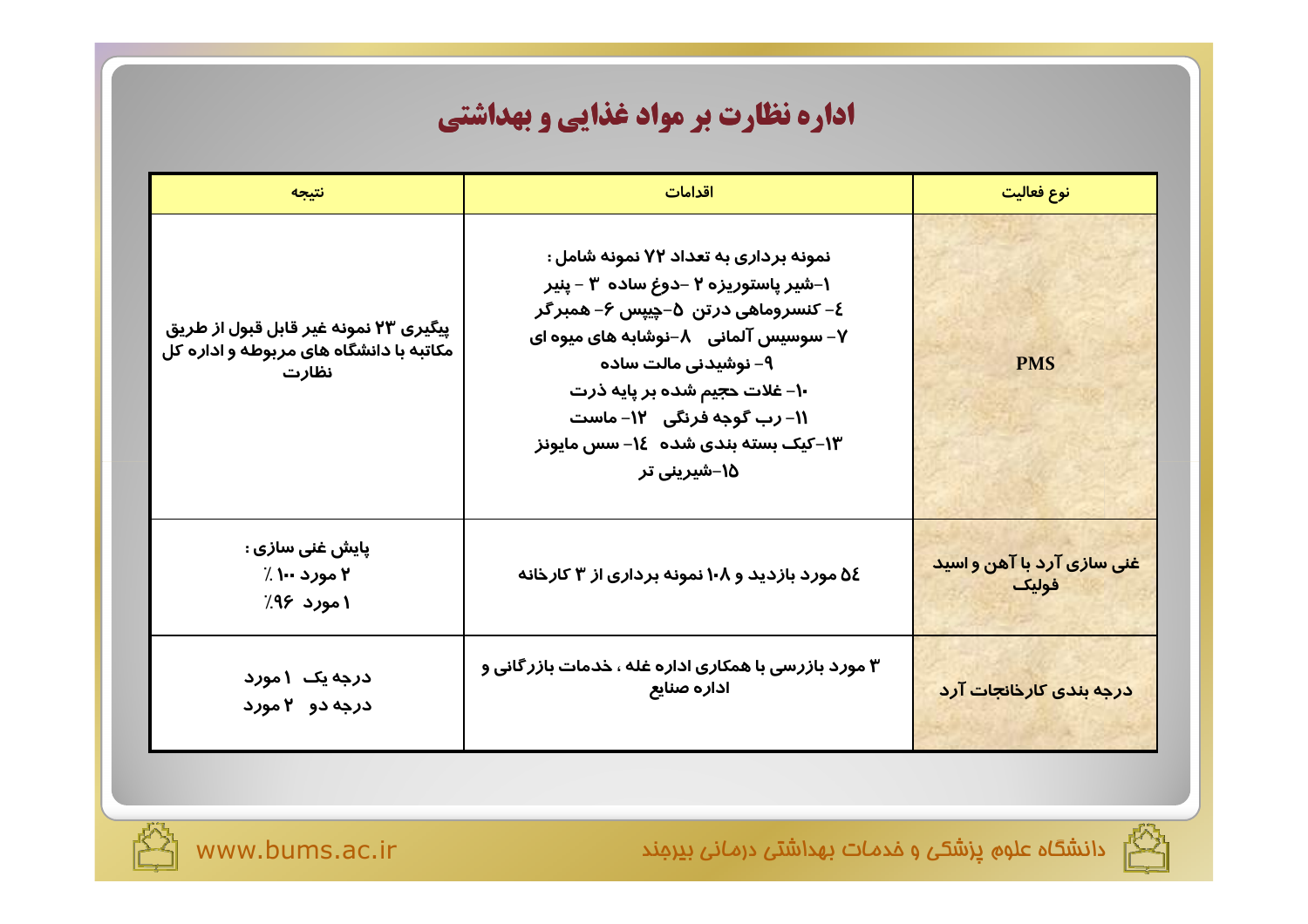## آزمایشگاه کنترل مواد غذایی و بهداشتی

| نتيجه                                                                              | اقدامات                                                                                                                                                                                                                                                                                                                                                                                                                                                                                                                                                                                                                                                                                                                                                                                                                                                                                                                                                   | نوع فعاليت     |
|------------------------------------------------------------------------------------|-----------------------------------------------------------------------------------------------------------------------------------------------------------------------------------------------------------------------------------------------------------------------------------------------------------------------------------------------------------------------------------------------------------------------------------------------------------------------------------------------------------------------------------------------------------------------------------------------------------------------------------------------------------------------------------------------------------------------------------------------------------------------------------------------------------------------------------------------------------------------------------------------------------------------------------------------------------|----------------|
| ۵۰٪ اجرایی گردیده<br>است و مابقی منوط به<br>استقرار در مکان اصلی<br>می باشد        | استقرارسیستم مدیریت بهداشت وایمنی در آزمایشگاه ایزو ۱۸۰۰۰۱                                                                                                                                                                                                                                                                                                                                                                                                                                                                                                                                                                                                                                                                                                                                                                                                                                                                                                |                |
| ارتقاء كيفيت خدمات<br>آزمایشگاهی                                                   | تهیه دستورالعملهای استاندارد SOPهای جدید    به میزان ۹۸٪  به تعداد ۱۲۹ مورد مربوط به تهیه<br>محیط و محلول ها و روش های آنالیز دستگاهی                                                                                                                                                                                                                                                                                                                                                                                                                                                                                                                                                                                                                                                                                                                                                                                                                     |                |
|                                                                                    | استقرار سیستم مدیریت کیفیت ایزو ۱۷۰۲۵ شامل :<br>**تهیه ۱۹ روش اجرایی سیستم مدیریت کیفیت  با استفاده از استاندارد ایزو ۱۷۰۲۵ و مشاوره با<br>شر <i>ک</i> ت پا <i>ر</i> سه ( ۱۷۵ بر گ) بیش از هزارنفر ساعت کار در مدت  λ ماه                                                                                                                                                                                                                                                                                                                                                                                                                                                                                                                                                                                                                                                                                                                                 |                |
| ۶۰٪ سیستم مدیریت<br>اجرایی گردیده است .                                            | −تہیه خط مشی کیفیت ، تہیه فلو دیاگرام  انجام آ زمون یک برگ  :فلودیاگرام خرید کالا و ملزومات<br>آزمایشگاه یک برگفلو دیاگرام گردش نمونه(یک برگ ) ،  لیست پرسنل کلیدی آزمایشگاه  یک<br>برگ ، تهیه روشهای اجرایی کنترل مدارک (۱۶ نسخه) ، وظایف پرسنلی ( (کارشتناس ارشد ، مدیر<br>فنی ،ذ مدیر کیفیت ، کارشناس آزمایشگاه و مسئول خدمات در ۵ نسخه )آموزش ( نسخه۲۰) ،<br>گزارش دهی نتایج ۷( نسخه )، تخمین عدم قطعیت آزمون ۱۱ نسخه)، کنترل داده های الکترونیک(<br>۱۳ مورد)دریافت ، جابجایی و انبارش مواد و استانداردهای اندازه گیری مرجع ( ٤نسخه ) ،پایش و<br>کنترل شرایط محیطی ( ٤نسخه )صحه گذاری (۵ نسخه ) ، باز نگری مدیریت ( ۷ نسخه )شناسایی ،<br>کد گذاری و نگهداری و کالیبراسیون (۲۷ نسخه )دریافت ، جابجایی و انبارش نمونه در آزمایشگاه<br>(۱۲ نسخه )اقدام اصلاحی ( ۱۱نسخه ) ،پیگیری شکایات و نظر سنجی مشتریان ( ۱۲ نسخه ) خرید کالا و<br>خدمات (۲ نسخه )اقدام پیشگیرانه۵ مورد )شناسایی و. رد یابی اقلام آزمون و کالیبراسیون<br>آزمایشگاه ( ۵ مو <i>ر</i> د) | استاندارد سازی |
|                                                                                    | **تهیه وتکمیل فرمهای ثبت سوابق ومستندات سیستم مدیریت کیفیت–––تهیه و تکمیل فرمهای<br>مربوط به کنترل آب مصرفی آزمایشگاه و ثبت دمای یخچالی و….(۱۰۰ برگ ) $\ast$ تپیه و اجرای<br>دستورالعمل دفع پسماندهای میکروبی وشیمیایی آزمایشگاهی (۳برگ)                                                                                                                                                                                                                                                                                                                                                                                                                                                                                                                                                                                                                                                                                                                  |                |
| کالیبراسیون۳۷ مورد از<br>تجهیزات آزمایشگاه و<br>افزایش دقت و کاهش<br>خطا دستگاه ها | اجراى كاليبراسيون تجهيزات                                                                                                                                                                                                                                                                                                                                                                                                                                                                                                                                                                                                                                                                                                                                                                                                                                                                                                                                 |                |



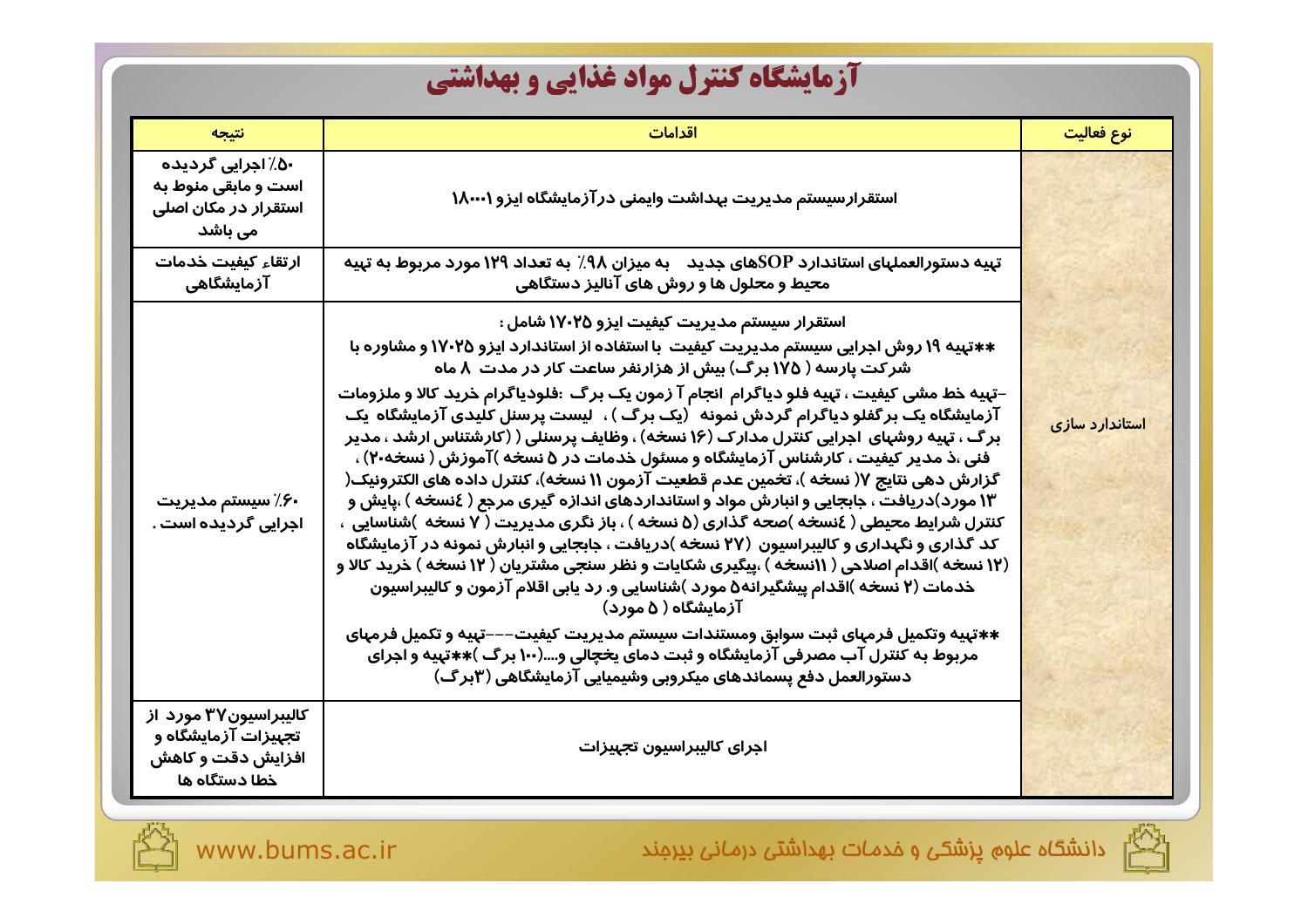| آزمایشگاه کنترل مواد غذایی و بهداشتی                                          |                                                                                                                            |                                                                   |  |
|-------------------------------------------------------------------------------|----------------------------------------------------------------------------------------------------------------------------|-------------------------------------------------------------------|--|
| نتيجه                                                                         | اقدامات                                                                                                                    | نوع فعالیت                                                        |  |
| میزان پیشرفت ۶/<br>میزان پیشرفت ۹۵٪<br>میزان پیشرفت ۱۰۰٪<br>میزان پیشرفت ۱۰۰٪ | بخش آنالیز دستگاهی و سم شناسی<br>بخش روغنها وچربی ها<br>بخش عرقيات گياهي<br>بخش ادویه جات و سبزیجات خشک                    | راه اندازی ،تکمیل و تجهیز ب <del>خ</del> شهای جدید                |  |
| ٢٩ نمونه قابل قبول<br>٤٣ نمونه غير قابل قبول                                  | ۲٤۸ آزمون شیمیایی<br>۷۲ نمونه :<br>۱۱۰ آزمون میکروبی                                                                       | <b>PMS</b>                                                        |  |
| ۸۲ نمونه قابل قبول<br>۱۳ نمونه غیر قابل قبول                                  | ۹۵ نمونه : ۱۹۰ آزمون                                                                                                       | غنی سازی آرد با آهن و اسید فولیک                                  |  |
| ۷۰نمونه قابل قبول<br>۵۸ نمونه غیر قابل قبول                                   | ۱۲۸نمونه                                                                                                                   | <mark>بررسی نمک های سطح عرضه ازنظر میزان</mark><br>يد و درجه خلوص |  |
| ١٢٨نمونه قابل قبول<br>∆∆ نمونه غير قابل قبول                                  | ۱۸۶ نمونه                                                                                                                  | بررسی میزان پراکسید در زولبیا و بامیه                             |  |
| ٣٢٣ نمونه قابل قبول<br>۶۳نمونه غير قابل قبول<br>۳مورد جوش شیرین               | ۳۸۶ نمونه : ۸۶٤ آزمایش                                                                                                     | بررسی جوش شیرین و نمک در نان                                      |  |
| ارتقاء آزمایشگاه های کارخانجات                                                | ۱۲مورد بازدید از آزمایشگاههای کارخانجات                                                                                    | بازرسی و ارزشیابی آزمایشگاه واحدهای<br>تولیدی                     |  |
| ارتقاء سطح آگاهی و افزایش<br>اطلاعات كارشناسان                                | آموزش کارکنان آزمایشگاه به میزان ۱۶۲ نفر ساعت<br>آموزش به مسئولین فنی کارخانجات ۳۵۰ نفر ساعت<br>انجام طرحهای تحقیقاتی۲مورد | برنامه آموزشی                                                     |  |



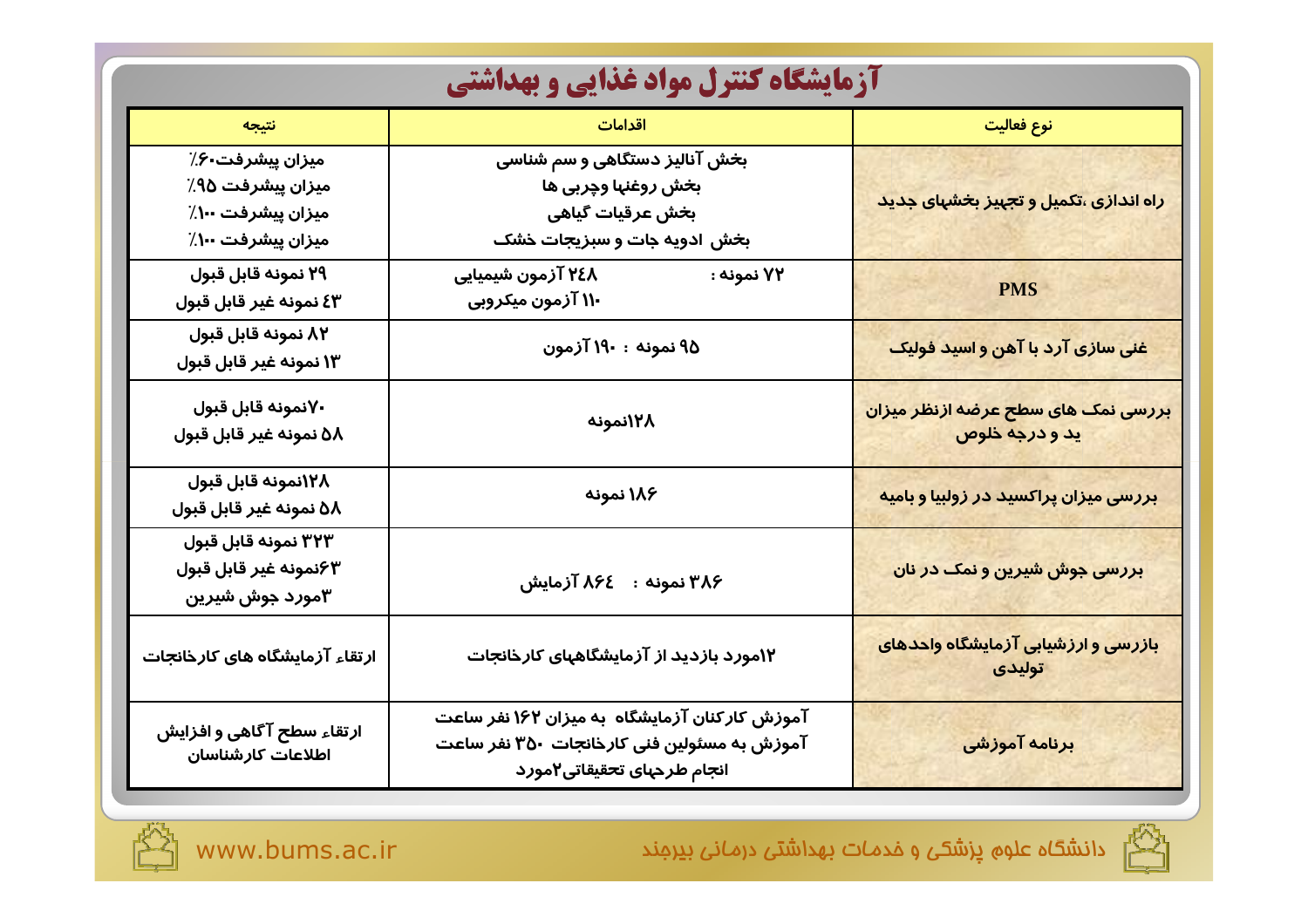#### **شاخص ترین دستاوردهای معاونت غذا و دارو در سال ۱۳۸۸**

- **□** تهیه و راه اندازی نرم افزار کمیته کشوری تجویز و مصرف منطقی دارو
- **%0 6 5 4 <sup>1</sup>%23& 0 - .%/ ,- 876936\$%& # !"**
	- **4 %4 7 8" 3# %-/ 6 70**
- **□ معدوم نمودن ٦٧١ کیلوگرم شیرخانوار ، ٢تن همبرگر ، • ٥كيلوگرم كلوچه و ٤٥كيلوگرم كره** 
	- **□ تجهیز و راه اندازی مرکز اطلاع رسانی غذا و رسیدگی به شکایات با شماره ۹٦٤٦** 
		- **□** برگزاری اولین همایش ایمنی غذا و اعلام واحدهای تولیدی برتر
- **□** تجهیز و راه اندازی بخشهای کنترل کیفی زعفران ، شیمی مواد قندی ، بسته بندی مواد غذایی ، کنترل هیکروبی آب های معدنی ، آشامیدنی و عرقیات گیاهی
	- **□** تهيه نرم افزار اتوماسيون امور داروخانه ها و ارزشيابي داروخانه بر اساس برنامه جامع مربوطه
- □ آخذ مصوبه کارگروه اقتصادی استانداری مبنی بر واگذاری تسهیلات و زمین به شرکت های متقاضی تاسیس دپو در **استان** 
	- **U= \$,0 0 30 %= 30 H7 8" 30 T 8
	%9 %0 %24**



 $\Box$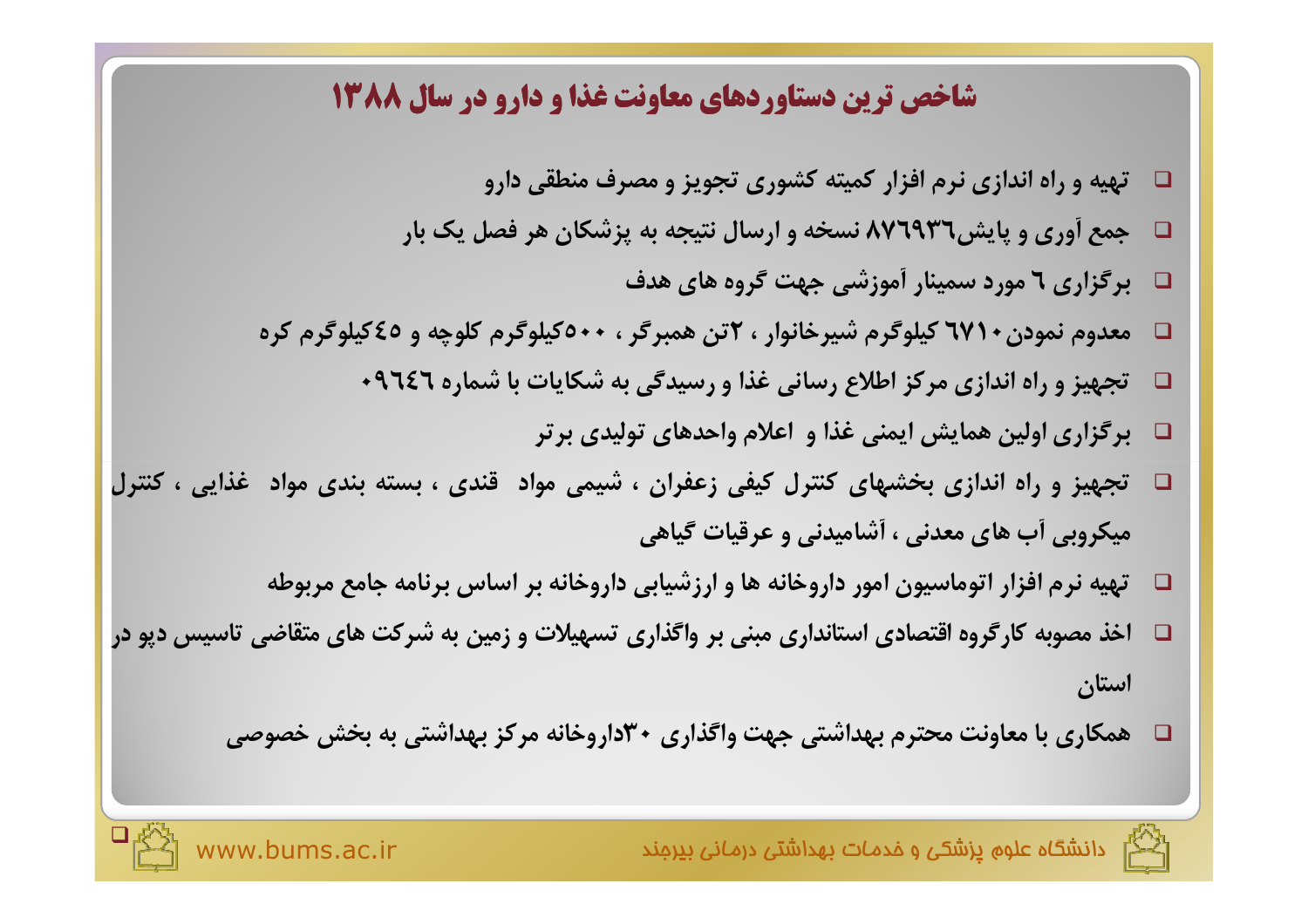### شاخص ترین دستاوردهای معاونت غذا و دارو در سال ۱۳۸۸

- $\Box$  تدوین چک لیست ارزشیابی شبکه های بهداشت و درمان در حوزه غذا و دارو
- $\Box$  رسیدگی به تخلفات داروخانه های مختلف و معرفی به کمیسیون قانونی امور داروخانه های ماده ۱۱ به  $\Box$ تعداد ٥ مورد
- □۔ بازرسی از مراکز غیر مجاز توزیع دارو ٤ مورد و جمع أوری دارو های غیر مجاز أن مراکز و معرفی به مراجع قضايي
- $\Box$  راهنمایی و مشاوره دادن به ۳٦۷ مورد تماس تلفنی با مرکز اطلاع رسانی داروها و سموم  $(19757)$ 
	- □ جمع أورى و ارسال ٢٠ گزارش عوارض ناخواسته دارويي و ارسال به مركز ADR





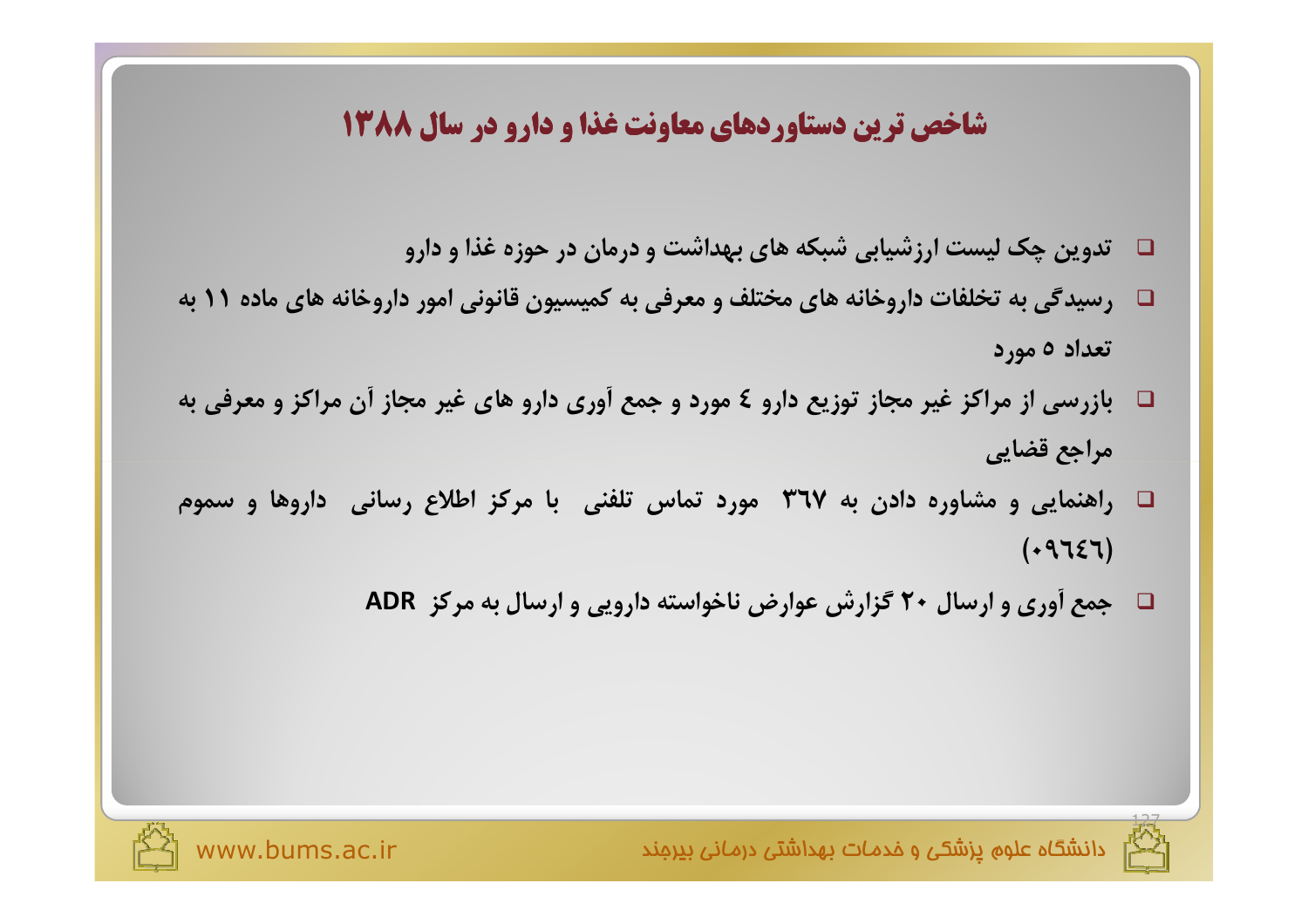### **شاخص ترین دستاوردهای معاونت غذا و دارو در ۹ ماهه سال ۱۳۸۹**

- **K%M %4 A -7<" 1%/ !O 0 ! - 4
%%/**
	- **□ كاهش تخلفات داروخانه ها و بهبود روند خدمات دارويي**
- **□** اعلام أمادگي جهت تاسيس و راه اندازي دپوي شركت توزيع داروي پخش اكسير
	- **%]
	 %A 8=%/ JF-- H= 8" 
	%/ %0 \**
	- تامین کامل و به موقع دارهای بیماران خاص و جلوگیری از کمبودهای احتمالی  $\Box$ 
		- **%60 8-& 1- %0 17025 8-N- 8 \_--/ /**
- **□** راه اندازی و تجهیز بخشهای جدید آزمایشگاه ( بخش سم شناسی و آنالیز دستگاهی ، بخش عرقیات **%85 1-0 ( 6= J%A/ J%" \$,0 %-0C %I \$,0 <sup>&</sup>gt; 4%-7**
- **□** +٤ مورد نمونه برداری از محموله های برنج و دانه های روغنی وارداتی و ترخیص + +٢٩ تن برنج و دانه های روغنی و برگه زردآلو

ند م

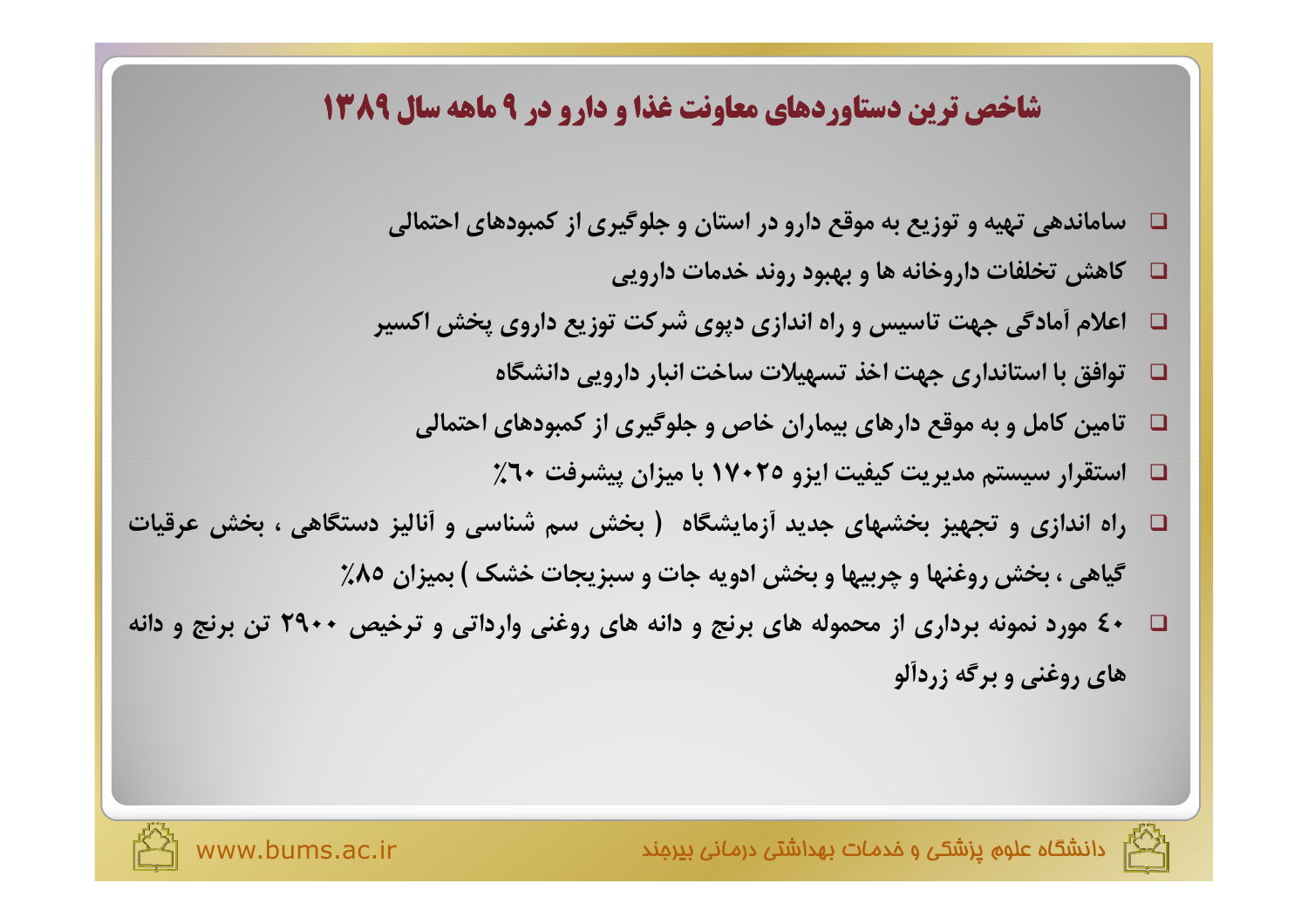## شاخص ترین دستاوردهای معاونت غذا و دارو در ۹ ماهه سال ۱۳۸۹

- □ بازدید مشترک با اداره بازرگانی و استانداری جهت کنترل کالاهای قاچاق اَرایشی و بهداشتی به تعداد ۳۰مه, د
	- $\Box$  برگزاری اولین جشنواره استانی تجویز منطقی دارو در استان
	- معرفی پزشکان و داروسازان نمونه با توجه به شاخصهای کمیته تجویز و مصرف منطقی دارو  $\Box$ 
		- برگزاری هفته پیشگیری از مسمومیتها با تاکید بر اطلاع رسانی از طریق صدا و سیما  $\Box$
		- راهنمایی و مشاوره دادن به ۹۷۳ مورد تماس تلفنی با مرکز اطلاع رسانی داروها و سموم  $\Box$ 
			- $\Box$  تاسیس داروخانه شبانه روزی در شهر فردوس
		- جمع آوری و ارسال بیش از ۷۰ مورد گزارش عوارض ناخواسته دارویی در قالب فرم زرد **Q**
		- برگزاری ۲ عنوان برنامه مدون ویژه داروسازان و ۳ عنوان بازاموزی ویژه گروه پزشکی  $\Box$ 
			- □ گسب رتبه سوم در ارزشیابی وب سایتهای دانشگاه



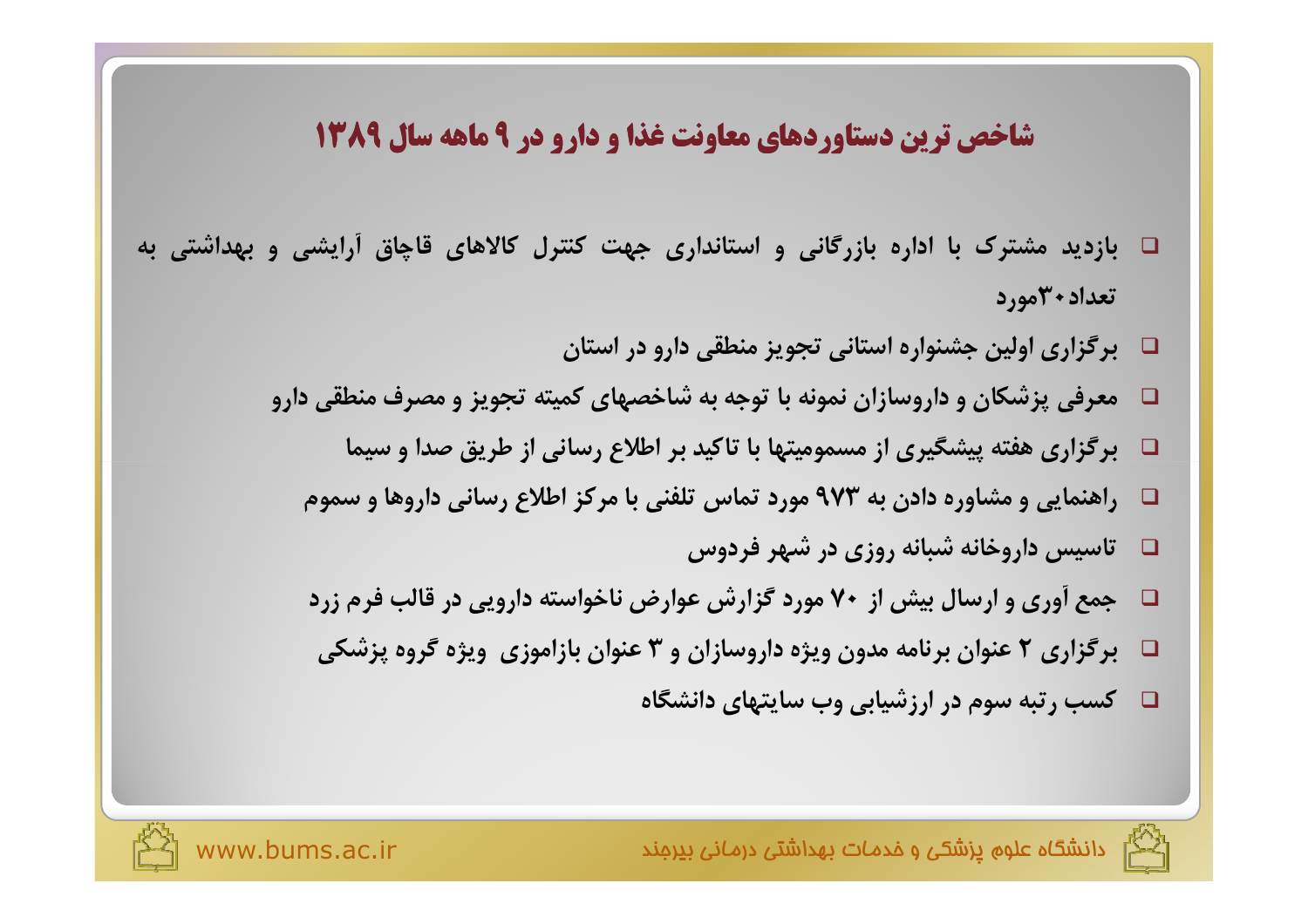#### **موانع و مشکلات معاونت غذا و دارو**

- **2 h/ %4 %]
 %0 F-2 J %C \-A <sup>L</sup> □ عدم رغبت داروسازان به فعالیت در بخش دولتی با توجه به کم بودن حقوق و مزایای بخش دولتی □ کمبود نیروی داروساز جهت فعالیت در بخش دولتی و خصوصی □ كمبود نيروى داروساز جهت افزايش ساعات پاسخگويي مركز اطلاع رساني داروها و سموم □** عدم وجود راهکار مناسب پرداخت حق الزحمه جهت پاسخگویی به تماسهای تلفنی در ساعات غیر اداری **□** مشکلات تحویل داروهای مخدر از شرکت داروپخش مشهد و تاخیر در این امر ( فاصله مسیر – تامین امنیت **( , .% 5 □** نبود متقاضی واجدالشرایط جهت واگذاری داروخانه های بیمارستانی به بخش خصوصی **1%/ H7 %/ & S-/% 0 // ! %3 5% 8AI <sup>L</sup> □** موازی کاری موسسه استاندارد که موجب عدم هماهنگی و بروز سردرگمی و اختلال در روند انجام امور واحد های تولیدی می گردد
	- **30 # %4 %]3 RL i/ 30 %4 H= 8" i0R " <sup>L</sup>**
- **1%/ -0/ %4 2A3 %/ %]%# HI <sup>Q</sup>%3 % <sup>P</sup>H" 8" ,/ <sup>L</sup> □ نداشتن مجوز ترخیص کالا**

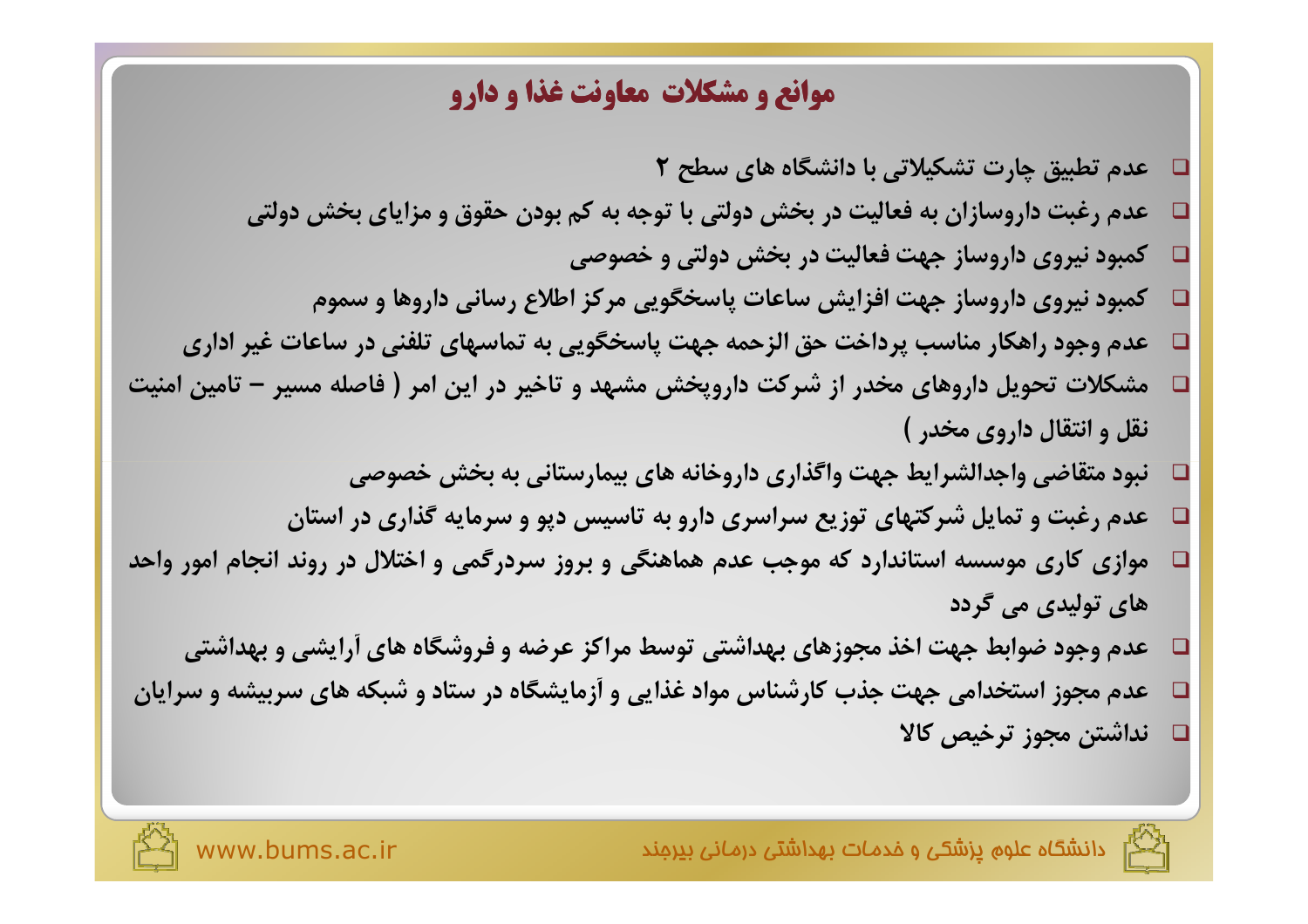#### **پیشنهادات معاونت غذا و دارو**

- **2 h/ \0% 8
%9 J%
%2 j%**
- □ تاسیس دانشکده داروسازی در دانشگاه
- **. / %4 
%/ EFG 8-K%9 0 1 %24 \ f/% MK \M 8= &**
	- **K -I \$,0 0 / %4 
	%/ EFG N< %/% 0 ],/%& H7**
- **5-T <sup>1</sup>%2 \G K \$,0 5I%3 <sup>1</sup>%/ 0 JF-- @7 l**  جذب هيئت علمي ، اختصاص امتيازات بيشتر نسبت به غير شاغلين جهت تاسيس داروخانه ، ارتقاء شغلي ، پیگیری جهت تصحیح عنوان پست استخدامی و افزایش ضریب حقوقی و …
- □ در نظر گرفتن تسهیلات خاص (افزایش میزان امتیاز منطقه،ضریب محرومیت ، تخفیف های مالیاتی ، واگذاری زمین و وام و … ) به داروسازان متقاضی تاسیس داروخانه
	- **@2 \G 4 1%/ 8-K%9 8" // ! %4 83 f-I**
		- **H %4 2A3 %/ Q%3 % - ,/ ^%=**
			- **d% b-= %-= oN**
			- **□ تحویل دارو های مخدر مورد نیاز دانشگاه در محل**
			- **HI 8
			%9 \_-- J %l %L <sup>U</sup> 4
			%%/**
				- **%]
				 0 f/% %A -**